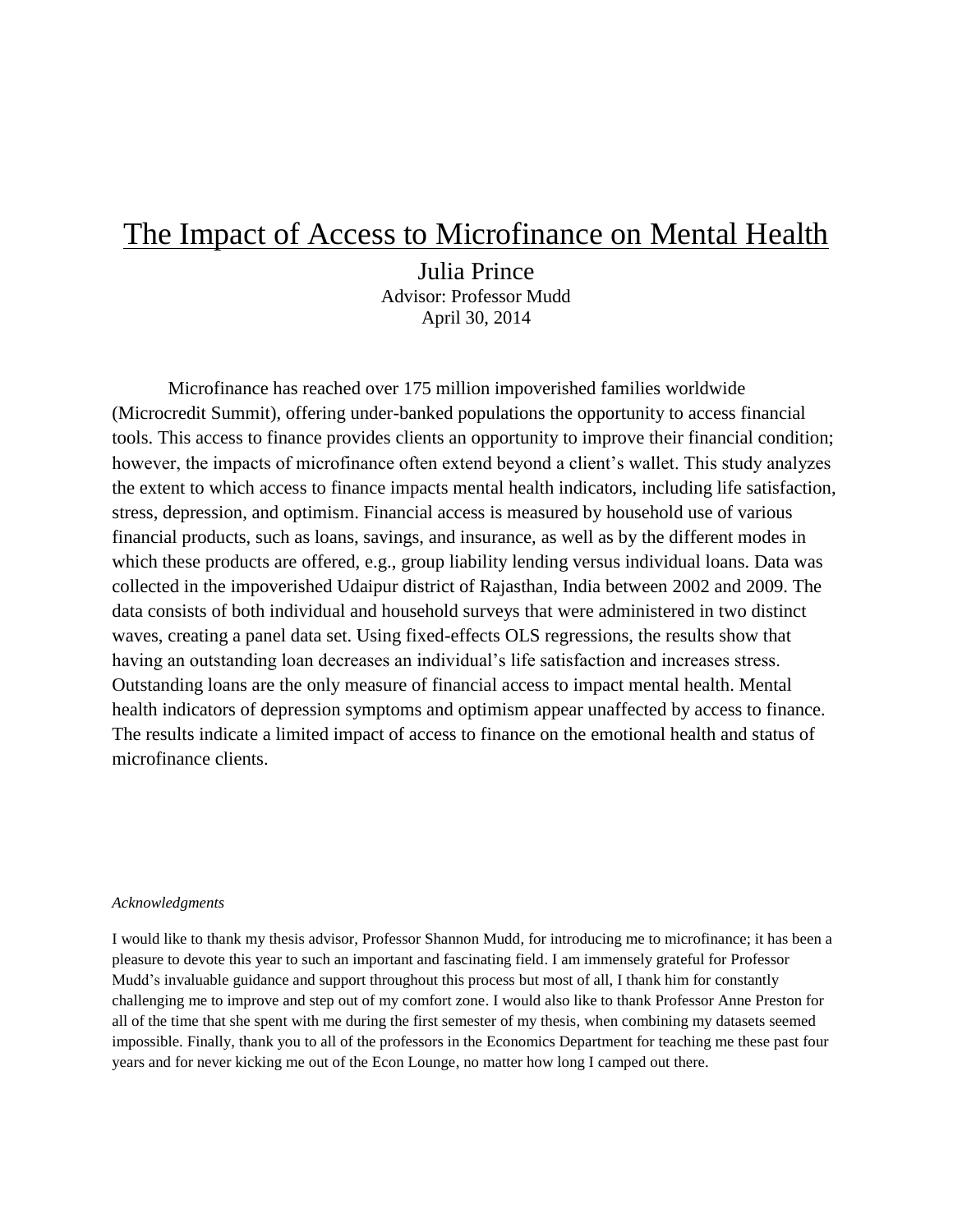# Table of Contents

| Appendices |  |
|------------|--|
|            |  |
|            |  |
|            |  |
|            |  |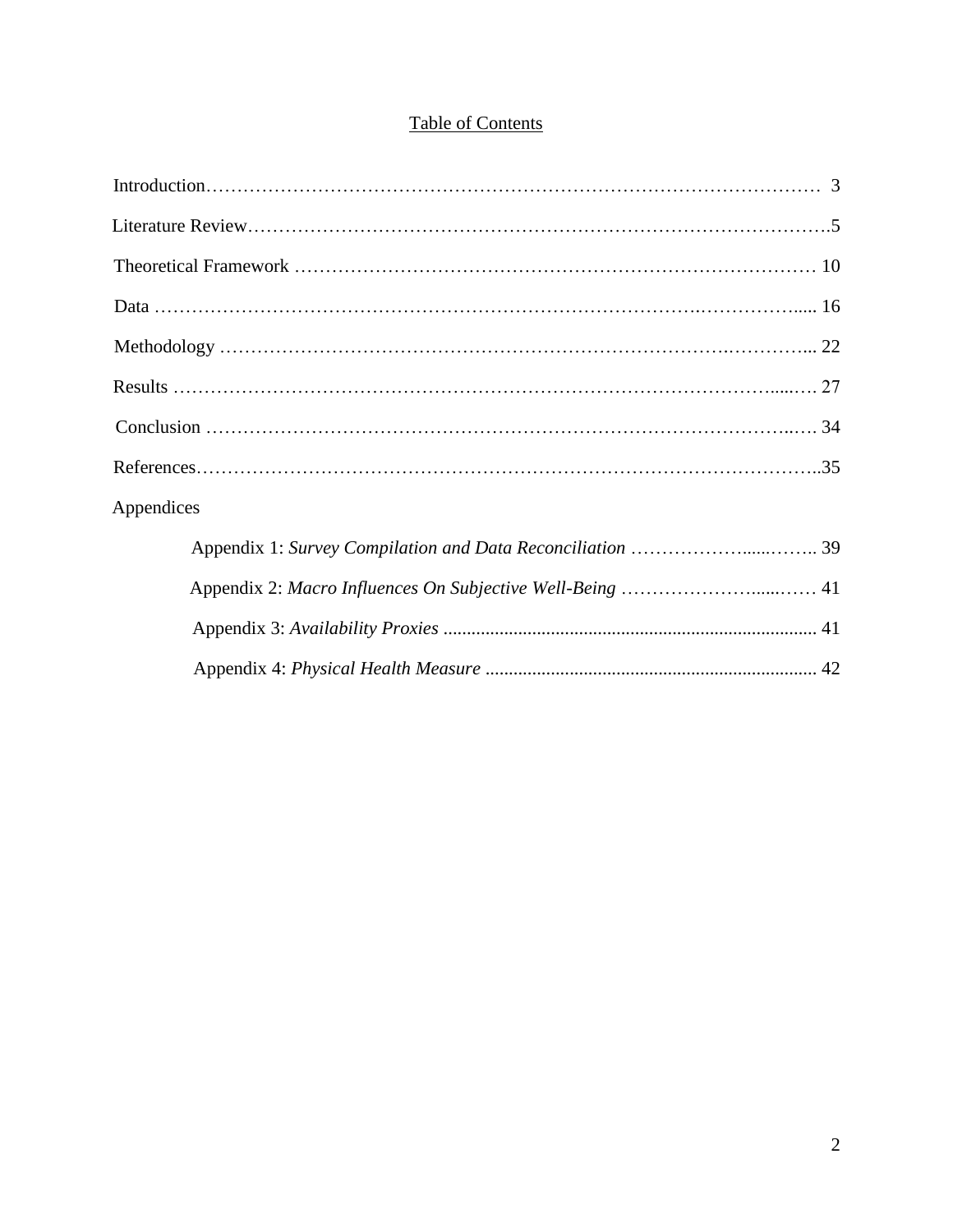# **Introduction**

Microfinance and expanded access to financial services has been hailed as a potential "magic bullet" for the global fight against poverty. The success or failure of a microfinance program is most often evaluated on the improvement or deterioration of the participant's financial portfolio, including changes in assets, income, or wealth. This method of evaluation ignores the impact of access to finance on aspects of people's lives beyond their financial situation, such as their physical health and emotional well-being. While there is an abundance of research targeting changes in physical health outcomes as a result of increased access to finance (Dunford 2001, Leatherman and Dunford 2010, Proynk et al. 2007), there is a disturbing lack of focus on the mental health and emotional well-being of microfinance participants. This gap in the literature is especially troubling considering the fundamental interconnectedness of physical and mental health. Previous research has established that physical disease may be the result of emotional stress and that sound mental health helps guard against illness. The burden of poverty extends beyond simply the finances of low-income people - low socio-economic status is a risk factor for negative mental health outcomes, including psychological distress, depression, anxiety, and other disorders. Accessing financial services may change these mental health outcomes, either for better or for worse.

On the positive side, taking advantage of financial services has an enormous potential to improve mental health, a benefit that should be considered when evaluating the impact of programs that provide access to financial products. Access to credit enables consumption smoothing and allows households to cope with economic shocks by easing liquidity constraints. Loan recipients may be less stressed and anxious because their ability to manage unexpected economic burdens is improved by consumption smoothing. Another potential mental health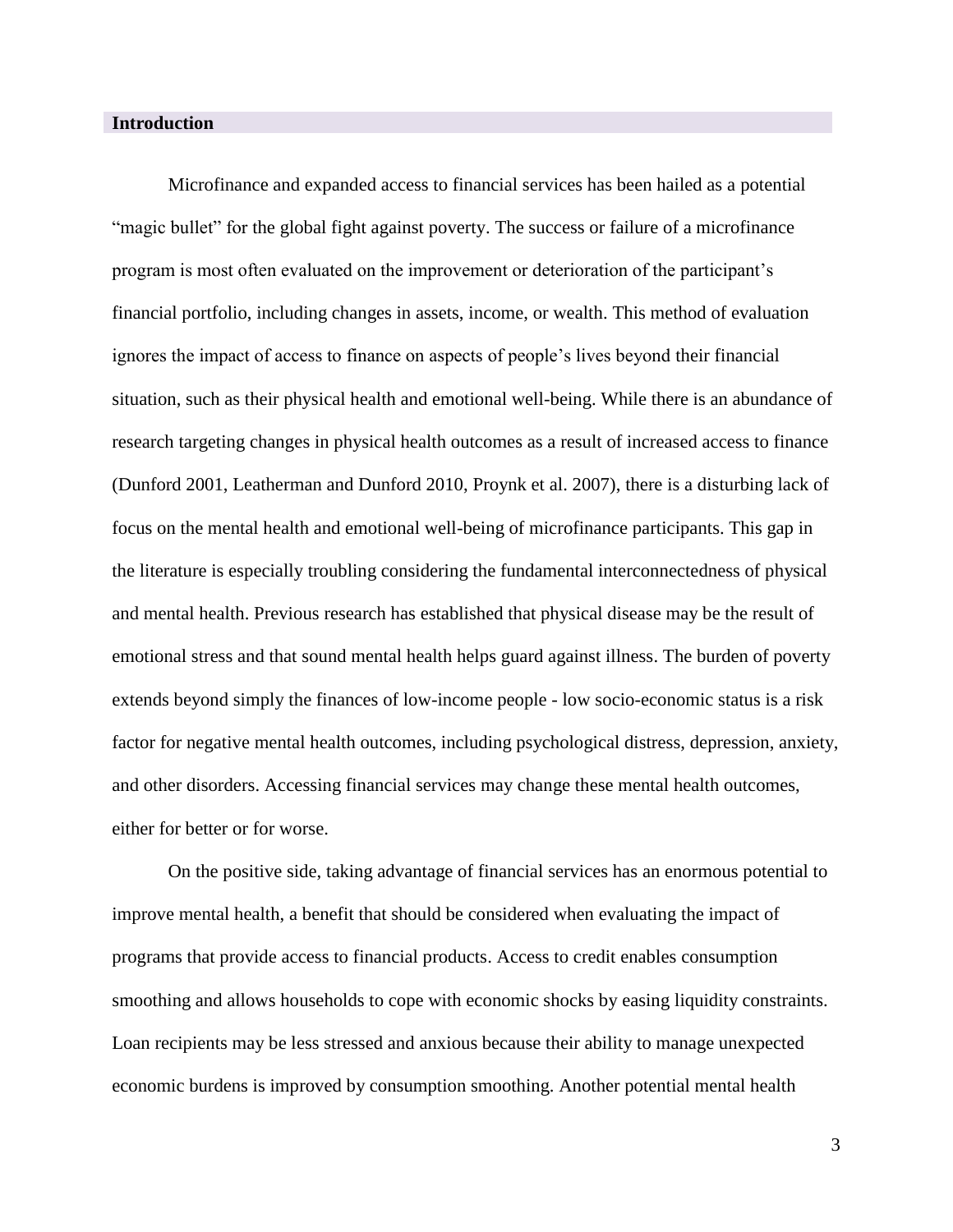benefit of microfinance programs occurs within the MFIs that operate on a group-based system that creates an exchange of knowledge and support between members, i.e. social capital. Social capital may improve the mental health of participants in group-based financial services by offering a safety-net in case of inability to pay and by providing emotional support in case of failure. In these programs, emotional support comes from both the group members themselves and the knowledge that other people in one's group are experiencing similar things.

Conversely, increased access to finance may negatively impact clients' mental health outcomes, a detriment that should also be considered when evaluating programs. The pressure to repay a loan, from the savings group or a loan officer, coupled with a possible inability to repay, could result in clients being more stressed or depressed than they would have been without a loan. The burden of saving would be felt daily when individuals must reduce current consumption so that money can be set aside for future use, a loss that could certainly add stress to one's life. There is also some debate about whether participation in MFIs is empowering for women or whether it results in an increase in the incidence of domestic abuse (Kim et al. 2007, Schuler et al. 2010).

This paper seeks to identify the impact of accessing financial services on mental health outcomes for the poorest of the poor. The data used in the analysis includes information on individual participation in a variety of financial institutions and products. The measures of financial access include loans from a commercial bank, participation in a savings group or SHG, member status in a ROSCA, and other institutional or savings group deposits. Mental health and emotional well-being are measured by overall satisfaction with life, occurrence of depressive symptoms, and optimism, as well as measures of the extent of worry, anxiety, and tension.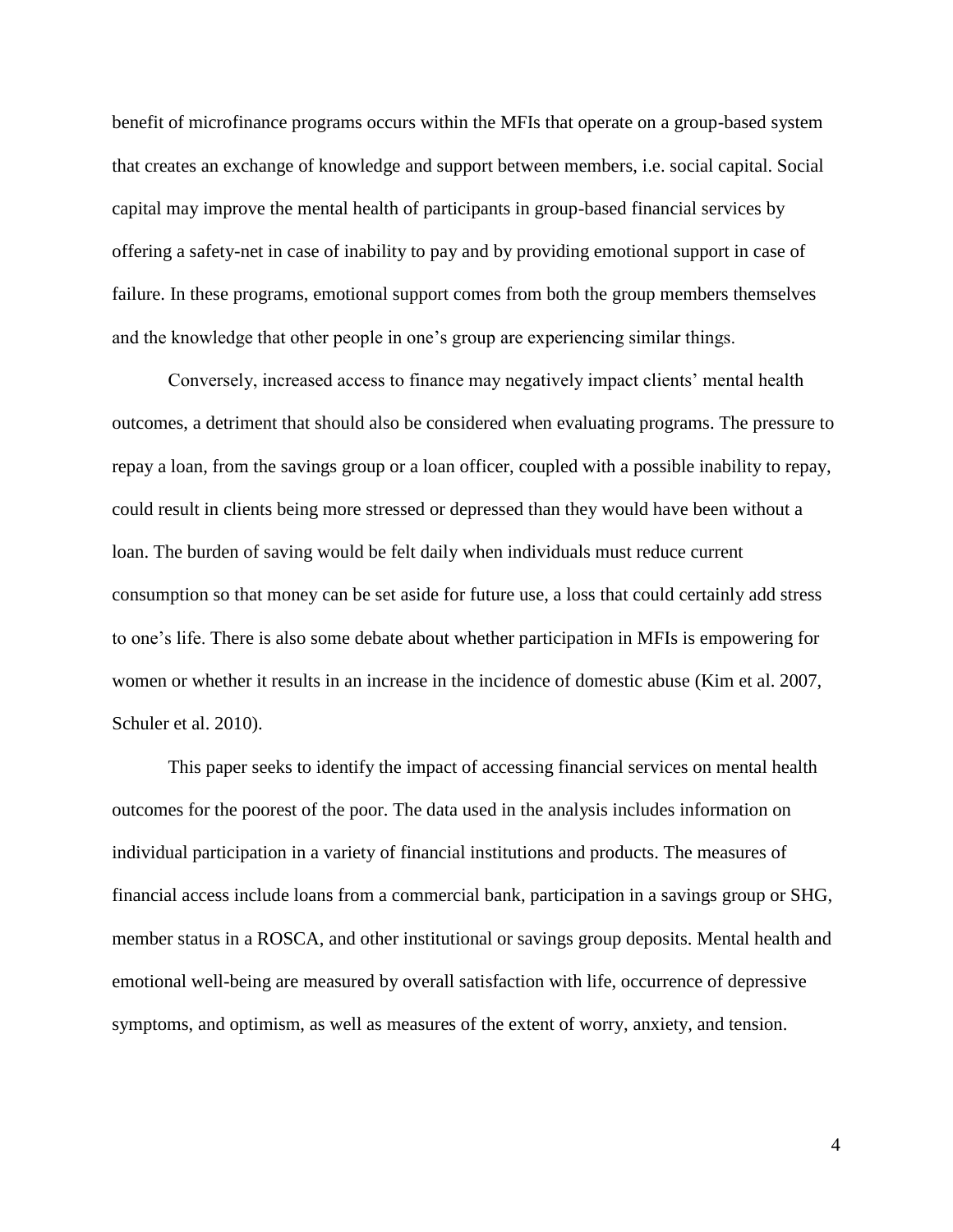# **Literature Review**

While many studies address the connection between microfinance and health outcomes, most focus on physical health outcomes, such as a reduction in AIDS incidence or the health of children as a result of the mother's relationship with a microfinance institution (Leatherman and Dunford 2010, Proynk et al. 2007). In a research study of Indonesian households DeLoach and Lamanna (2011) find that the presence of microfinance institutions in communities significantly improves the health of children. The authors reach the conclusion that participation in microfinance lending facilitates the sharing of health-related information among parents, advances the position of women within the household by increasing their bargaining power, contributes to the expansion of health-related infrastructure, and smooths household consumption in cases of unexpected economic shocks. These findings reflect the general consensus on the relationship between microfinance and children's health outcomes and microfinance's impact on the accessibility and outcomes of health care (Leatherman et al. 2012). This paper demonstrates the success of participation in MFI programs in improving physical health and motivates the question of whether a similar effect exists for mental health outcomes.

Hussain and Strasse (2010) explore both embodiment and emotionality as factors that affect microcredit client's agency. The authors investigate their research question through a series of informal interviews of households in Bangladesh. Overall, the conversations with microfinance clients lead the authors to conclude that the "repayment pressure of credit brings emotional stress and anxiety in the everyday life of clients involved with the microcredit system". A major limitation of this study is that it relies entirely on anecdotal evidence gathered from informal interviews with clients to draw its conclusions. While economic research often lacks the human component of asking participants how they feel and why it is that they feel that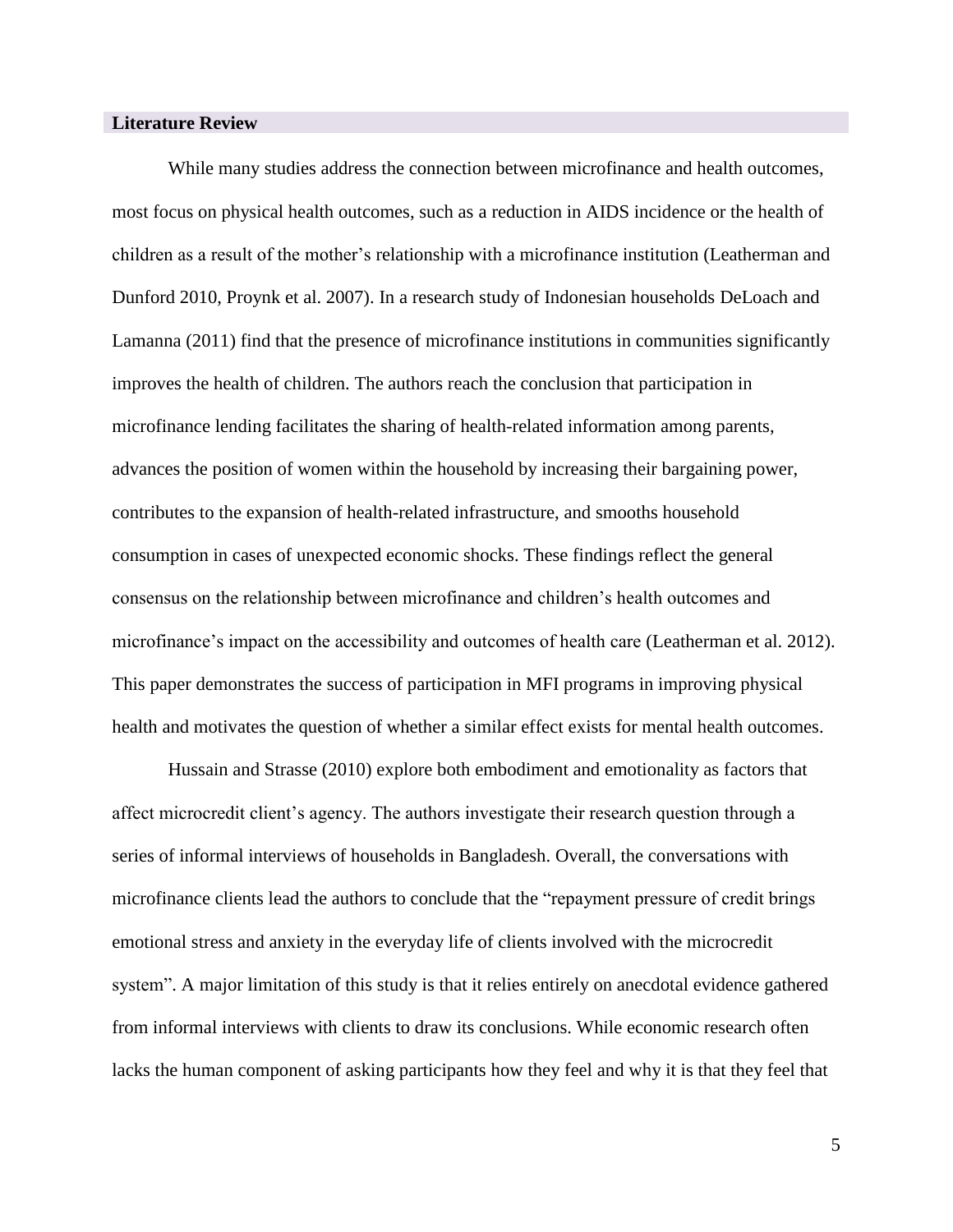way, the credibility of this study suffers from a complete lack of empirical evidence. The anecdotal evidence provides insight into the everyday psychological state of low-income individuals with microcredit loans. However, the researchers only interview microfinance clients; individuals without microcredit are not included as a comparison to the emotionality and embodiment of women credit clients. Without a control group to which microfinance clients can be compared, it is difficult to determine whether the increase in stress and anxiety can actually be attributed to microfinance.

Fernald, Hamad, Karlan, Ozer and Zinman (2008) differ in their analysis from previous research by using a randomized control evaluation, wherein participants were randomly selected from a pool of previously rejected loan applicants to combat selection bias and survivorship bias. The analysis uses the Center for Epidemiologic Studies Depression Scale and Cohen's Perceived Stress scale as the primary indicators of mental health. Mental health status is measured two to six months after subjects received a micro-loan. The authors find that credit access is associated with reduced depressive symptoms in men, but not in women. For both genders, the authors observe an increase in perceived stress, with men showing a stronger association. The paper suggests that the increase in the prevalence of stress could be attributed to the fact that even "good" life events, for example marriage or a new career path, may cause an increase in stress and that therefore the observation may not indicate a negative effect of MFI participation. In conclusion, the authors suggest that their findings support the inclusion of mental health as a measure of the success or failure of poverty alleviation approaches such as microfinance and that longitudinal research is needed to further assess impacts.

Angelucci, Karlan, and Zinman (2013) consider measures of well-being alongside access to credit and business outcomes. Their study uses a clustered randomized trial as well as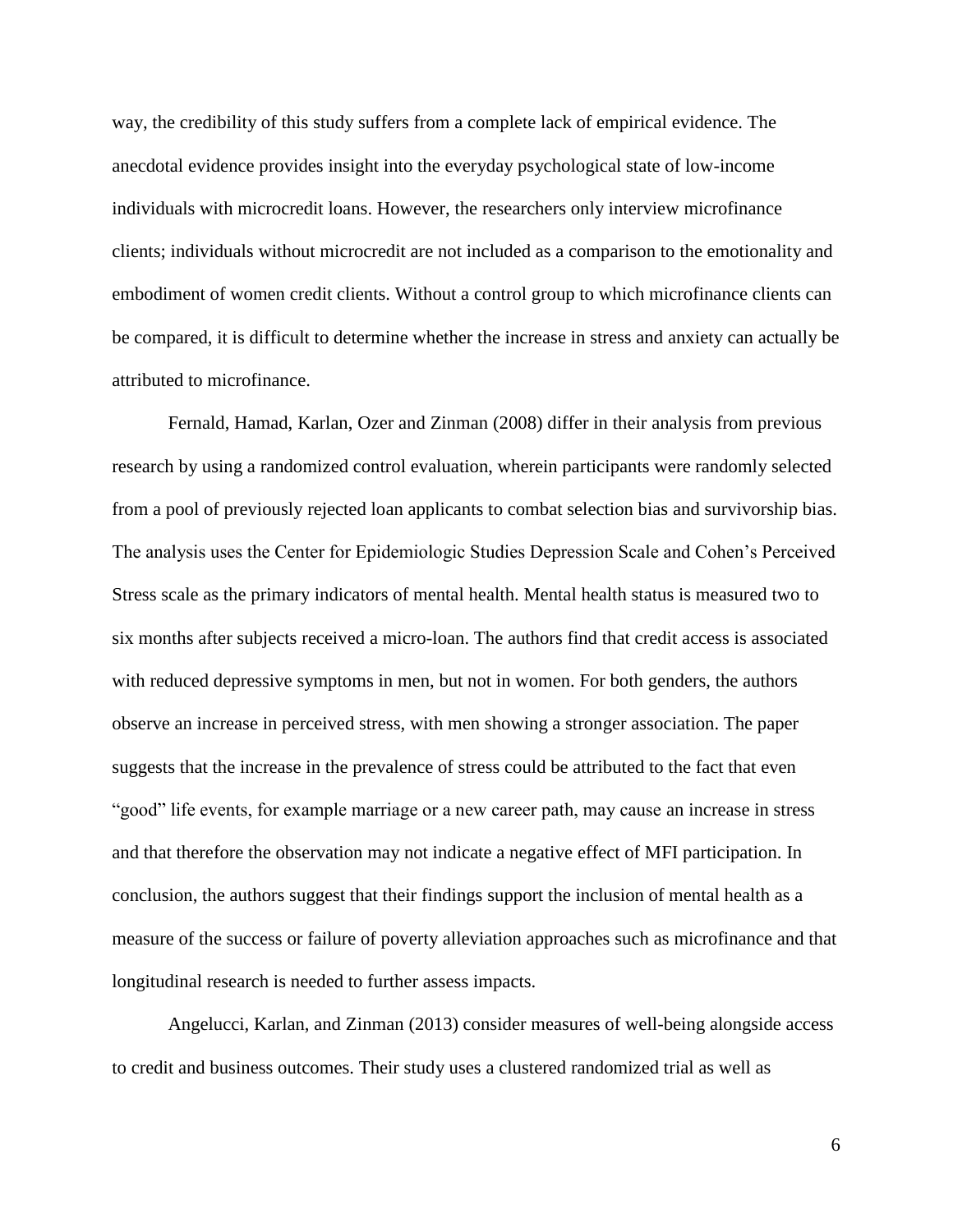household surveys to evaluate the validity of concerns that microcredit hurts more than it helps. The authors find that overall, access to microcredit has a positive impact, finding a statistically significant negative impact in only three out of forty-five variables. The paper addresses mental health through measures of happiness, trust in others, satisfaction with one's life, and job stress. Only happiness, defined as the absence of signs of depression, and trust in other people were impacted by access to credit; both were positively affected. The data comes from Compartamos, the largest MFI in Mexico, and relies exclusively on the group-lending model practiced within the bank. Because the study uses information collected from group-lending clients alone, the results have limited application across other formats of micro-lending. The finding that microfinance increases happiness and trust in others is drawn from the small section of panel data, composing only 11% of the entire data set, and lacks a strong sample size. Overall, the paper provides a compelling case for the need for future research to investigate the impact of access to credit on mental health on a larger scale across a long-term time period using panel data.

Ahmed and Chowdhury (2001) examine mental health by exploring the emotional experiences of women in relation to BRAC, a large MFI in poor rural areas in Bangladesh. For the purposes of the study, the authors define emotional stress as a "condition in which an individual experiences anxieties or worries that interferes with daily activities". To assess the level of emotional stress, a survey was conducted among BRAC members and non-BRAC members of similar socioeconomic status which asked the female respondents, "In the last one month, did you suffer from any disturbance in mental peace that interfered with your daily activities?" The women in the sample include a significant number that are involved in creditbased income-generating activities. The paper finds that the impacts of subjective factors on the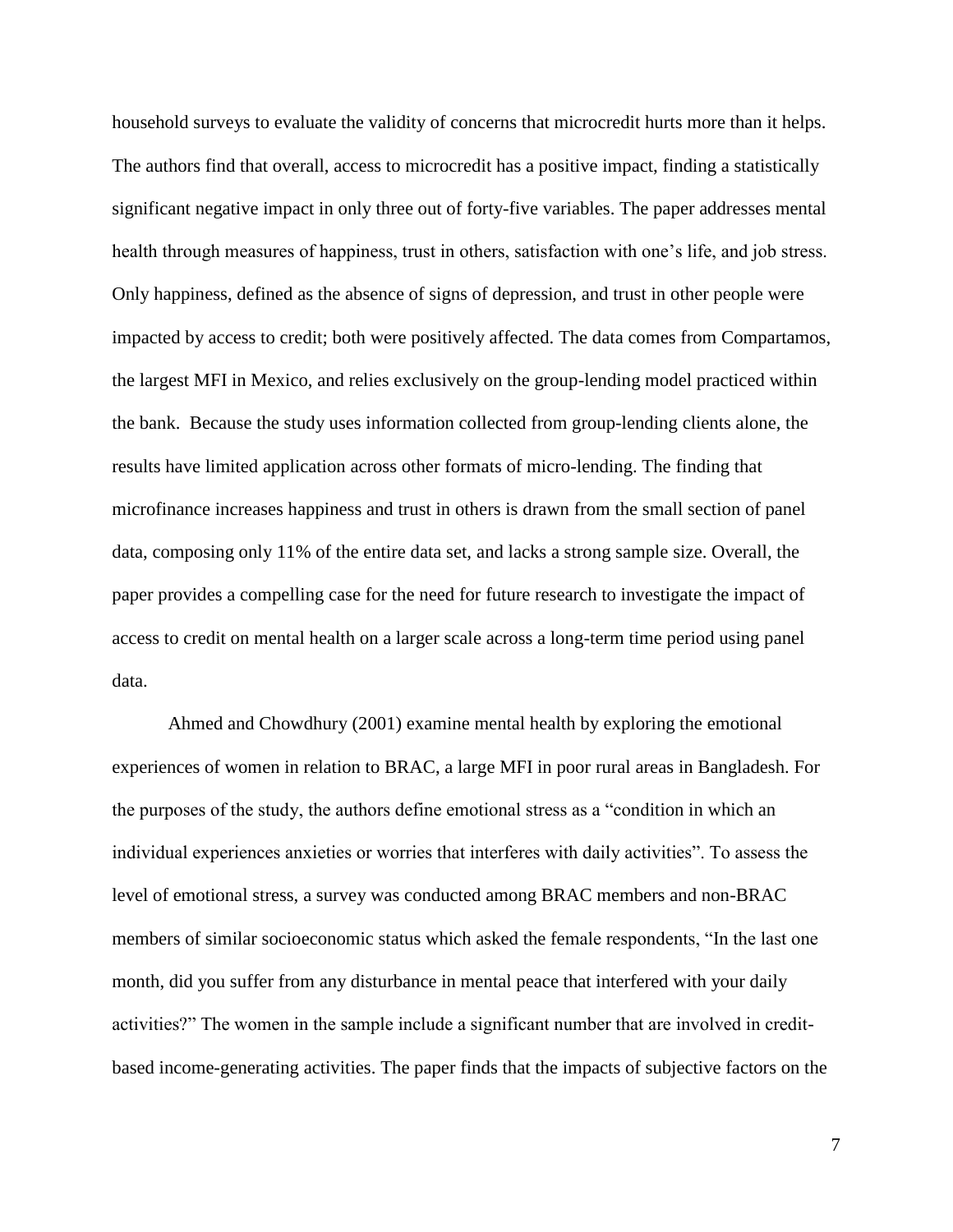emotional and physical well-being of the sample are significant. These factors include the differences between expectation and accomplishment, as well as anxieties and stress resulting from the transition away from the traditional role of women. The surveys revealed that the primary causes of emotional stress were strongly related to poverty, such as a chronic deficit of daily necessities. The conclusions incorporate the primary finding that BRAC membership did not show any evident effect on the prevalence of emotional stress among poor women, although some women reported symptoms of depression. The paper ends by asserting the importance of addressing the mental health needs of poor women, particularly in the evaluation of success or failure of an MFI program and national health care systems.

The results of the Ahmed and Chodwhury (2001) study are limited to microcredit that is used for income-generating activities, rather than loans meant for other common uses including consumption, health shocks, and ceremonies. Without restricting loan sample to only incomegenerating activities, one would expect the impact of the difference between expectations and accomplishments to be minimal. These findings are further limited by the focus on the early stage of microfinance program implementation when clients first receive a loan. Using BRAC membership as the representation of microfinance is limiting to the generalization of the study's results due to the fact that BRAC uses a group-based lending structure wherein peer group pressure is used in place of collateral for a loan. Group lending is accompanied by a host of dynamics such as support or repayment pressure that may impact the mental health of a loan recipient in addition to the financial consequences of receiving a loan. The results of this analysis are not generalizable to microfinance institutions that do not rely on the group lending structure and instead offer individual loans or other types of microfinance products. My paper addresses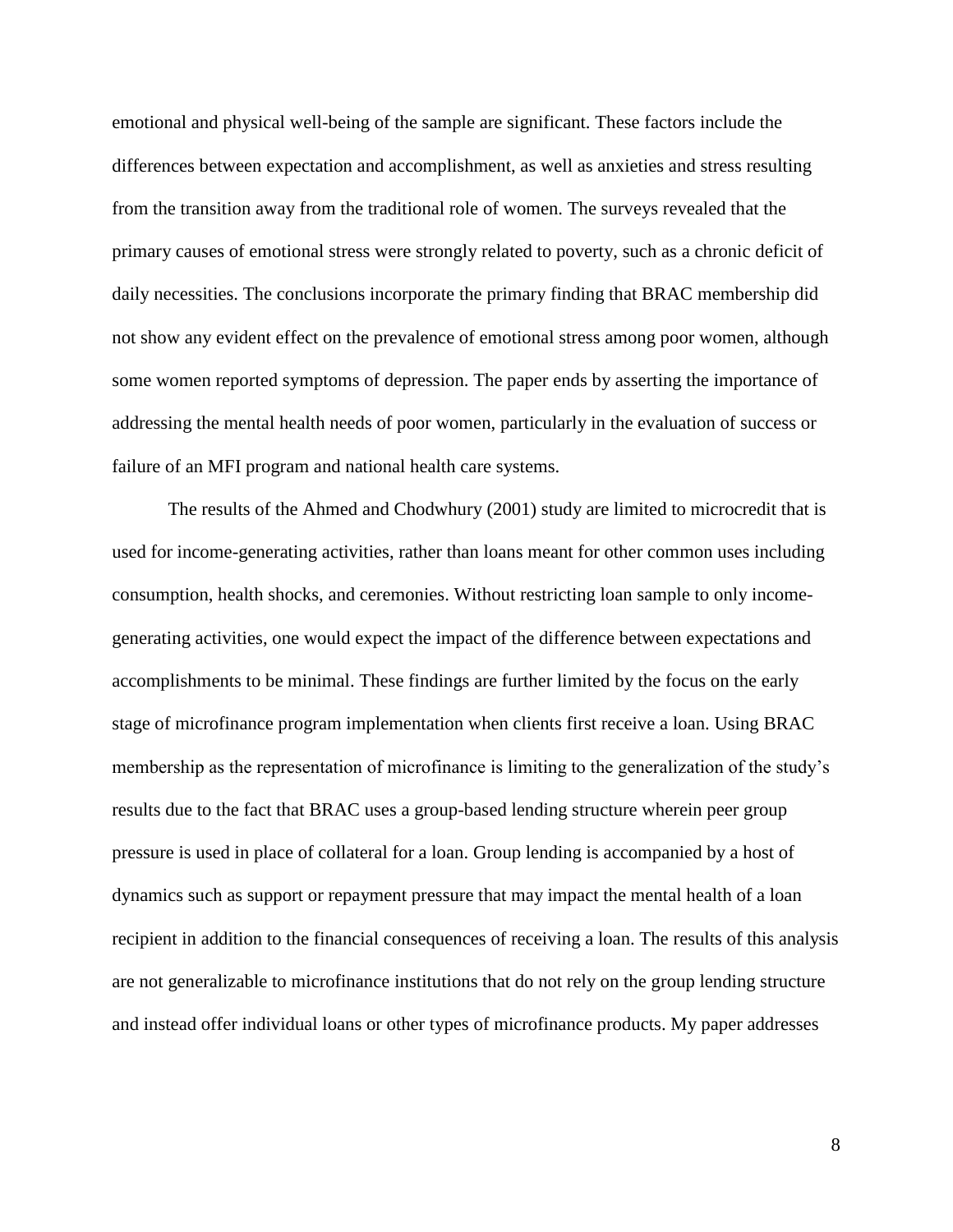these gaps by collecting data from multiple sources of financial products that includes but is not limited to MFIs and savings groups.

| <b>Table 1: Review of Previous Work</b> |                                |                                    |                                                        |                                                     |  |  |
|-----------------------------------------|--------------------------------|------------------------------------|--------------------------------------------------------|-----------------------------------------------------|--|--|
| <b>Authors</b>                          | <b>Health Measure</b>          | <b>Financial</b><br><b>Product</b> | <b>Methods</b>                                         | <b>Results</b>                                      |  |  |
| Angelucci,<br>Karlan, and<br>Zinman     | Happiness<br>Life satisfaction | Credit: group<br>lending           | Randomized Control<br>Trial                            | Happiness<br>increase                               |  |  |
|                                         |                                |                                    |                                                        |                                                     |  |  |
| DeLoach and<br>Lamanna                  | Child physical<br>health       | Credit: group<br>lending           | <b>Indonesian Family</b><br>Life Survey                | Child health<br>outcomes<br>improve: weight<br>gain |  |  |
| Fernald et al.                          | <b>Stress</b>                  | Credit                             | Assess 2-6 months                                      | <b>Stress increase</b>                              |  |  |
|                                         | Depression                     |                                    | post-loan                                              | Depression<br>increase (men)                        |  |  |
| Hussain and<br><b>Strasse</b>           | Embodiment<br>Emotionality     | Credit                             | <b>Interviews</b>                                      | Observe stress                                      |  |  |
| Ahmed and<br>Chowdhury                  | <b>Emotional stress</b>        | Credit                             | Compare MF clients<br>to non-clients of<br>similar SES | No impact                                           |  |  |

Previous work studying the connection between access to finance and mental health has been limited by the specific types of microfinance examined in each study, including lendingstructure and type of microfinance product. To address this gap, my study includes data on a wide variety of microfinance products, extending beyond a single model of microcredit. Financial access data includes various forms of loans, as well as savings and insurance, broadening the scope of my analysis beyond previous work which has been limited to a single type of microfinance scheme. Unlike prior studies, my data also allows me to distinguish between group models of lending and saving and individual financial activities.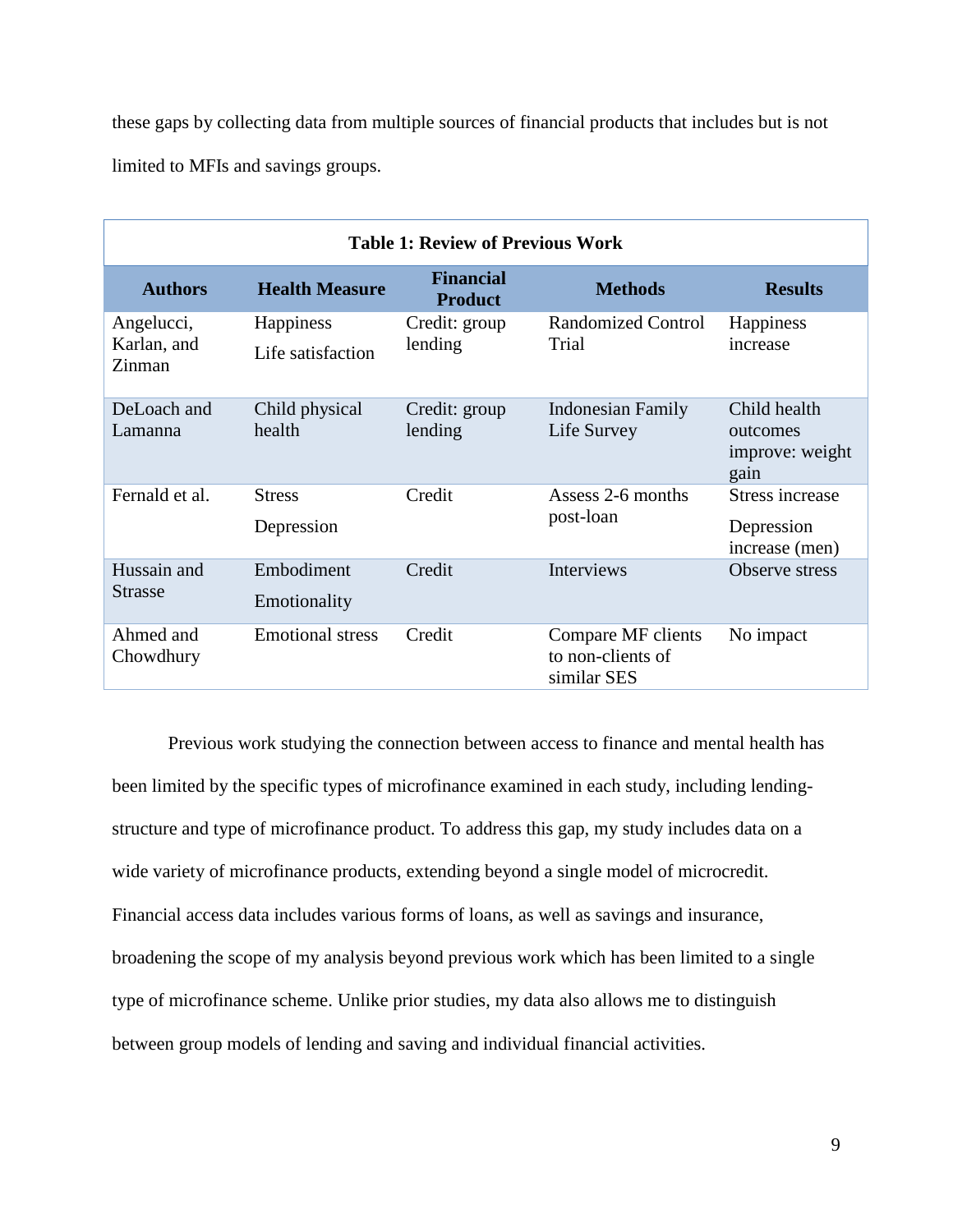Previous work also fails to control for within-person characteristics and suffers from an inability to follow individuals across time, only observing an individual immediately following receipt of microcredit. My study utilizes panel data to account for unobserved individual characteristics that undoubtedly impact an individual's mental health. Because my data includes two distinct waves of surveying, it is possible to look at an individual both when they have accessed financial services and when they have not, unlike previous studies which restrict their data collection to immediately during or after microfinance participation. Through the use of panel data including extensive financial access and mental health variables, my study contributes a more comprehensive picture of the impact of various forms of microfinance on mental health measures.

# **Theoretical Framework**

#### *Determinants of Mental Health*

In 2006, followers of microfinance were shocked and heartbroken when microfinance institutions were connected to a string of suicides in Andhra Pradesh, India. The number of estimated suicides of microfinance clients in Andhra Pradesh ranges from 50 to as many as 200, numbers startling enough to incite state government intervention on behalf of microfinance borrowers. While it is unclear how many of the suicides were the result of debt recovery methods used by MFIs and therefore the fault of those institutions, the incident has made it clear that there is a real, potentially dangerous connection between increasing access to financial services and mental health. The psychological profile of a microfinance client is equally as important as their financial portfolio; when evaluating whether a microfinance program has truly improved someone's life and made them better off, the impacts on an individual's mental health should be considered alongside their financial outcomes.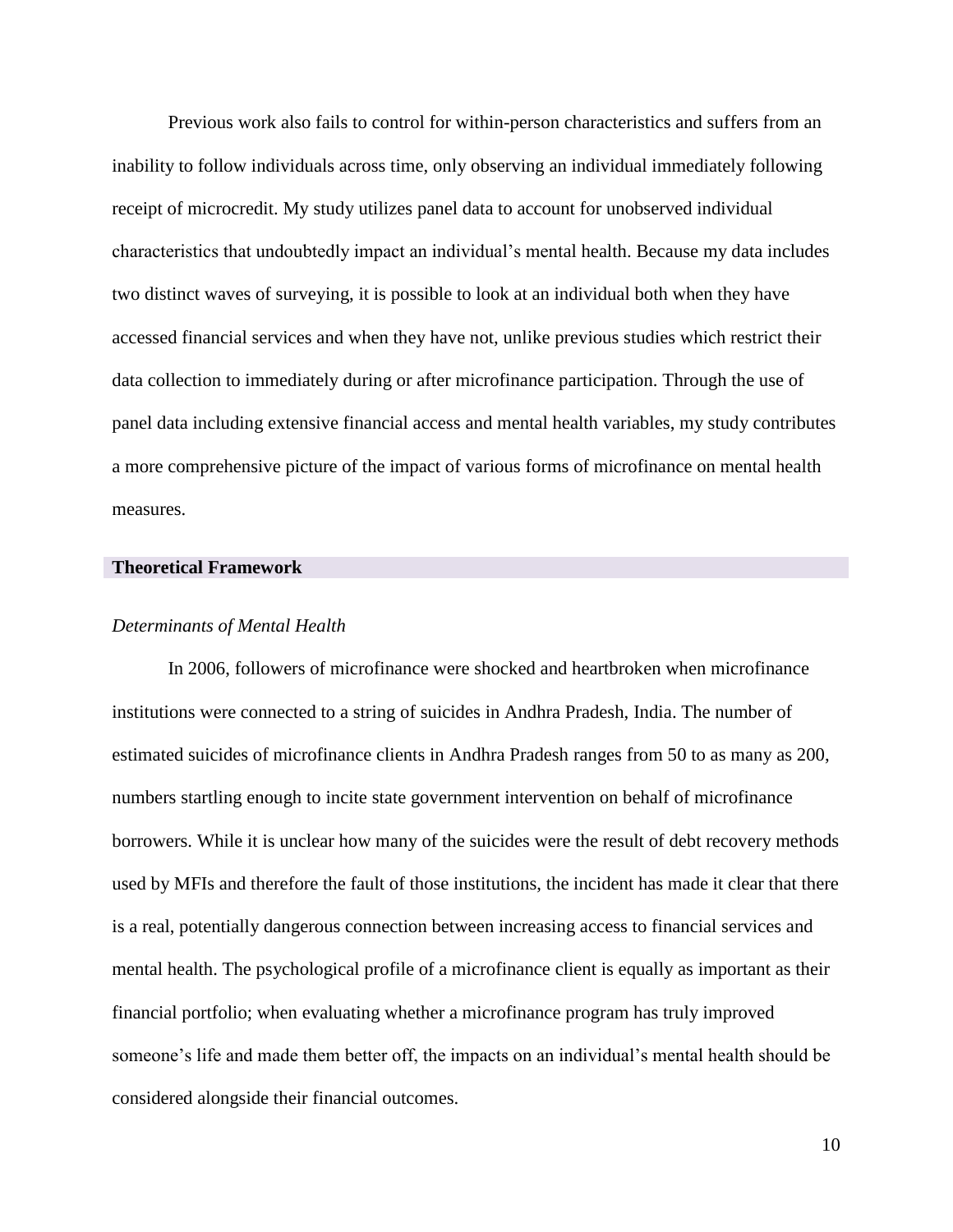There are innumerable factors that determine a person's self-identified subjective wellbeing<sup>1</sup> that range from individual characteristics to home and work environments to macroeconomic indicators. The set point, or hedonic adaptation, theory of happiness proposed by Brickman and Campbell (1971) suggests that there is a relatively stable level of subjective wellbeing that each individual returns to, even after significant positive or negative life events. If happiness is truly set at some inflexible point, albeit with a small spectrum of movement allowed, then microfinance intervention in the lives of those living in poverty can neither dramatically help nor hurt the subjects' happiness. However, not all psychologists agree. Others have proposed additional factors that affect happiness outside of life events. Contributing to the establishment of a set point of happiness, Lykken and Tellegen (1996) use evidence from their longitudinal study of twins to find that genetics are a major determinant of subjective well-being, accounting for about 50% of happiness. Beyond genetics, personality also has an enormous influence on how happy a person is. Personal traits associated with a positive affect<sup>2</sup> include components of extraversion such as sociability, warmth, and social participation while ego, guilt, and anxiety are indicators of neuroticism and are associated with negative affect (Costa and McCrae 1980). Costa and McCrae find that although there is a set point of happiness that an individual returns to throughout their lifetime, "throughout these changes, the absolute advantages of being more extraverted or less neurotic will continue". When measuring changes in happiness, not all similarly significant life events have an equal impact. Consistent with the behavioral economic idea of an S-shaped utility function developed by Kahneman and Tversky in 1979 wherein losses loom larger than gains, Baumeister, Bratslavsky, Vohs, and Finkenauer (2001) find that negative events have a stronger mental impact than positive events.

 $\overline{a}$ 

 $1$ Subjective well-being, happiness, and life satisfaction are terms that are not strictly identical but conflated enough that for the purpose of this analysis, they are used interchangeably.

 $2$  Emotions, happiness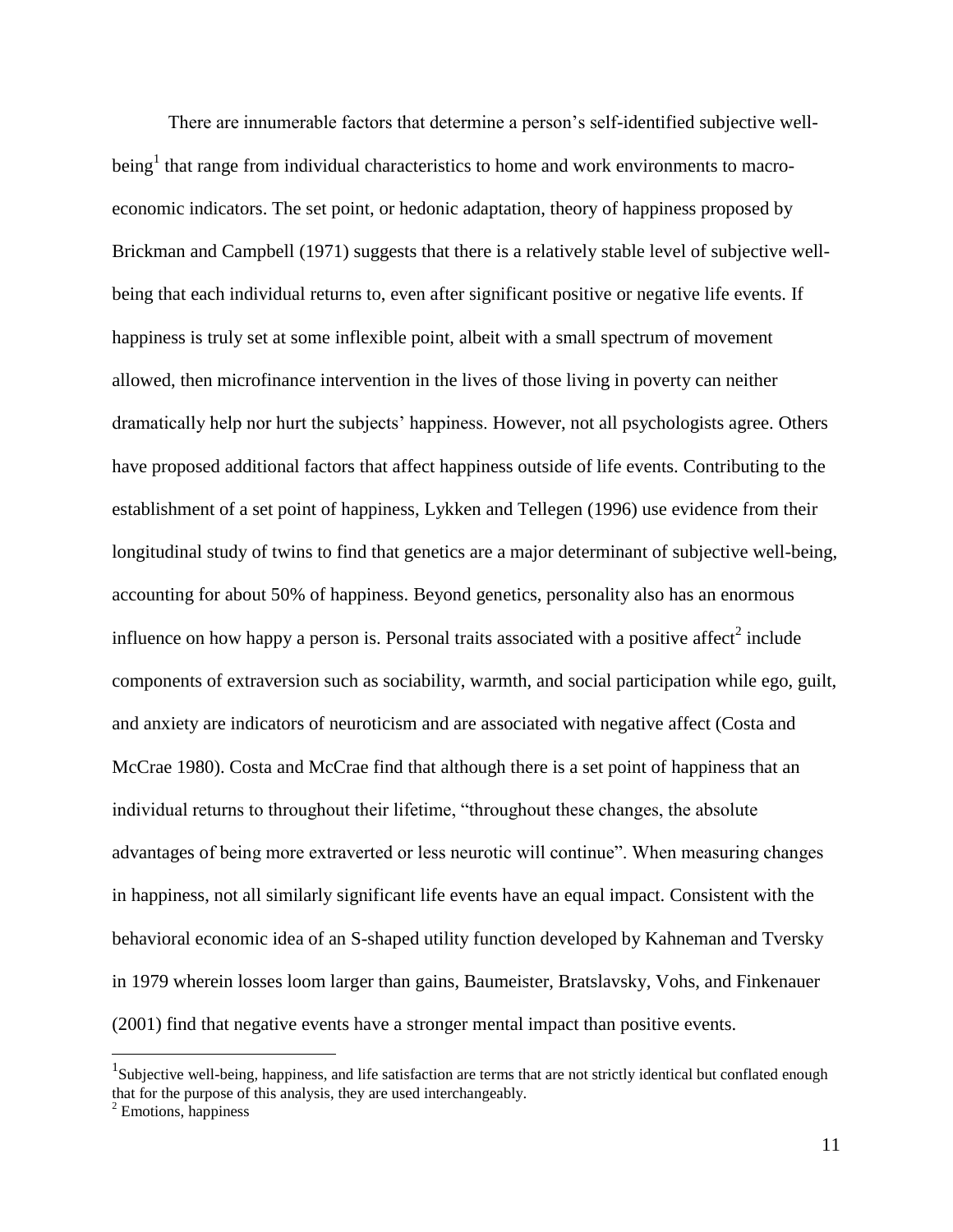Lyubomirsky (2007) suggests that 40% of happiness is within one's power to change simply through adapting one's behavior. She offers a model of happiness wherein, like previous researchers have found, 50% is set point and in addition to the set point, only 10% is life circumstances such as wealth, marital status, etc. The remaining 40% of happiness lies not in genes or life situations, but rather in the intentional choices individuals make every day [Figure 1]. Examples of activities deliberately chosen by happier people include spending time with family and friends, helping coworkers and others, and engaging in regular physical exercise.

#### **Figure 1**



**Determinants of Happiness**

This model of happiness implies that microfinance interventions targeting behavioral changes in addition to financial access would be more successful in improving the lives of the poor. Grameen bank, the originator of the microfinance movement, targets behavioral changes in its sixteen mandates, life behaviors clients promise to follow through participation with the bank. Grameen couples loans with a promise from clients to adhere to the behavioral mandates, which include decisions to help each other when someone is in need, participate in social activities together, and not inflict injustice. The Grameen model connects to Lyubomirsky's model of happiness through behavioral choices by showing how microfinance, beyond offering financial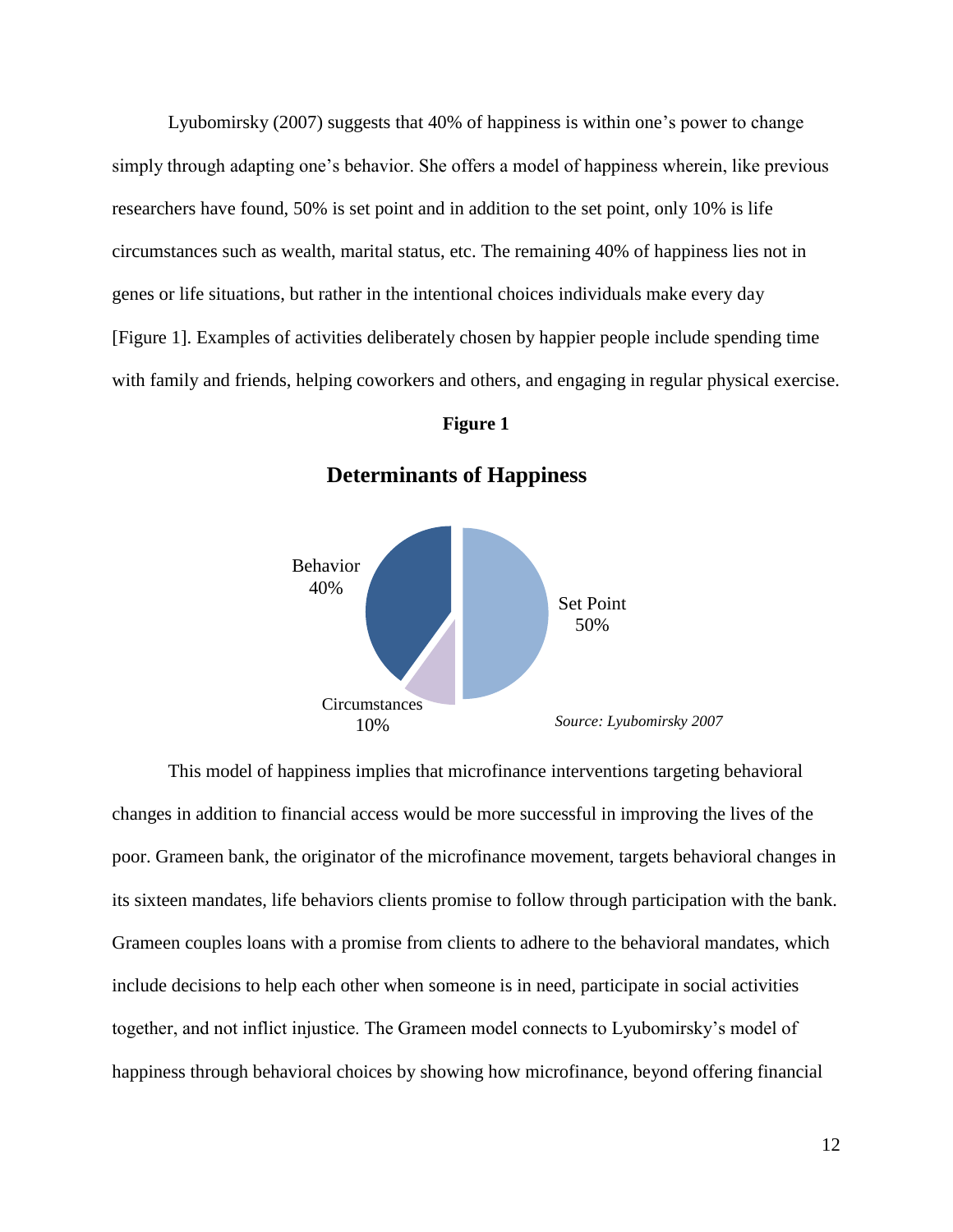access, provides a unique opportunity to intervene to affect counterproductive behaviors that can lead to cycles of poverty.

## *Poverty and Mental Health*

 $\overline{a}$ 

Any research exploring subjective well-being must consider that the ways in which individuals evaluate life satisfaction varies across cultures and these differences in judgment are tied to the values of those cultures. Oishi et al (1999) find that in poorer nations, financial satisfaction is more strongly associated with life satisfaction than in wealthier nations. Wealthier nations value home-life satisfaction more than financial satisfaction. These differences suggest that in developing countries, the potential of microfinance to impact life satisfaction is higher than in developed countries, where the citizenry derives less life satisfaction from their financial situations. Other cultural values that impact the standards for life satisfaction include collectivist versus individualist nations and safety, love and esteem needs (Oishi 1999)<sup>3</sup>.

While the correlation between income and well-being remains remarkably convoluted, poverty has a clear impact on the mental processes of the poor. Mani et al. (2013) find a causal relationship between poverty and a deterioration of mental function as a result of the burden poverty imposes on cognitive capacity. The study finds that within an individual, mental acuteness changes alongside changes in income. The results are drawn from an experiment involving small-scale farmers in India whose cognitive capabilities were measured before the harvest season, a time of economic hardship, and after the harvest season, when farmers enjoy greater levels of prosperity. The authors argue that cognitive constraint occurs as a result of self-

<sup>&</sup>lt;sup>3</sup> When comparing happiness across countries it is also important to consider that the determinants of happiness may vary due to different levels of primary needs being met. For research in first world countries, the determinants of happiness are evaluated once all primary needs such as food and shelter are satisfied. People living in third world countries often lack these essential human needs and as a result, the determinants of happiness for people living in first-world nations may significantly differ from people who live in poverty.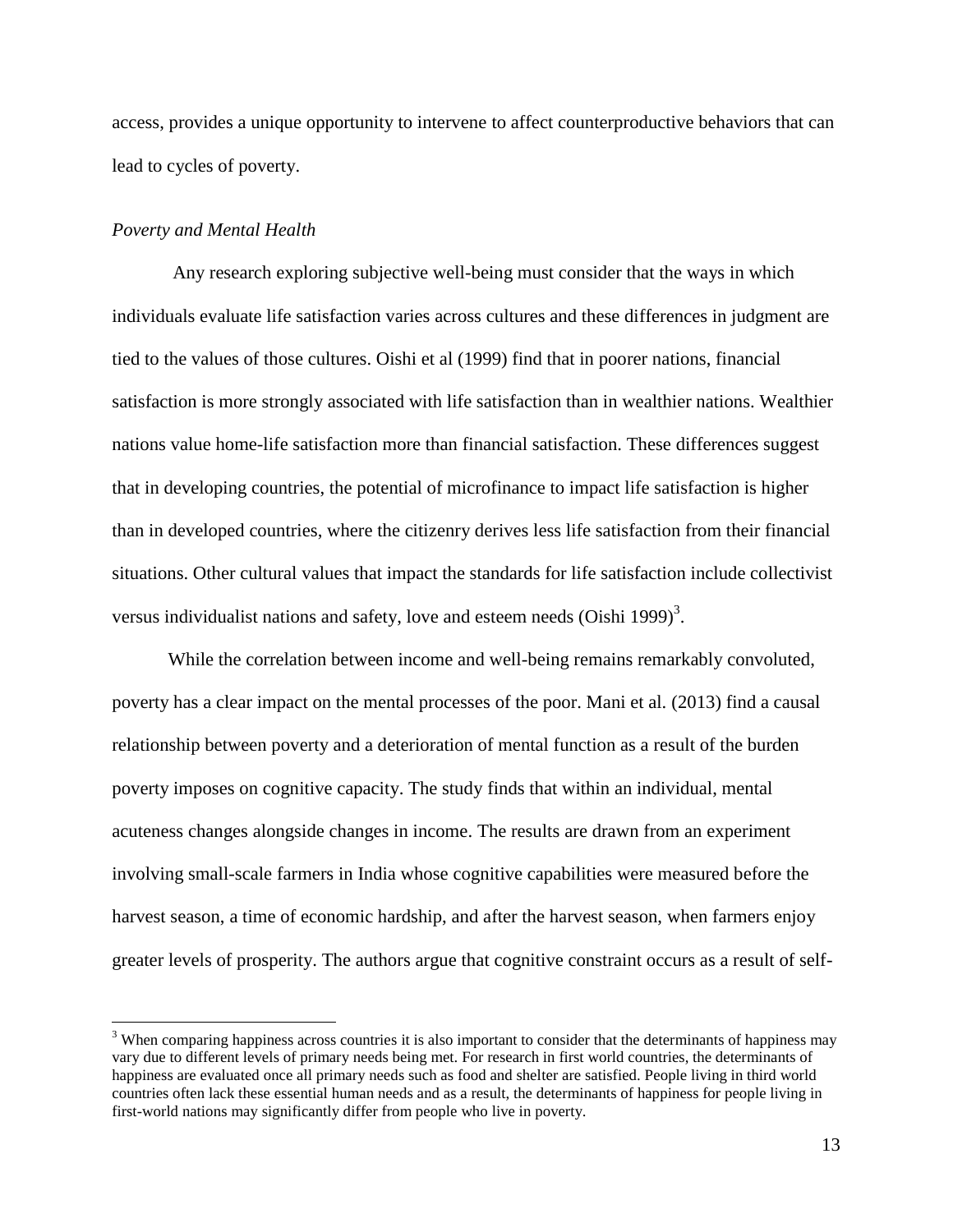control and cognitive capacity being a limited and depletable resources. Living in poverty often forces individuals to make frequent, difficult decisions regarding trade-offs because their resources, such as money, food, and time, are relatively limited. As a result of these mentally taxing decisions, cognitive capacity is diminished. Furthermore, as a result of the increased mental burden carried by those in poverty, any subsequent decisions (after the first choice between difficult trade-offs) are more likely to reflect impulsiveness and other problematic behaviors (Vohs 2013). The increased likelihood of people in poverty to perform risky behaviors creates a poverty trap, wherein those poor decisions may further entrench people deeper into poverty. These findings show that people living in poverty would benefit from an intervention aimed at lessening their cognitive burden and enabling simpler, less mentally demanding decisions. The consumption smoothing relief provided by microfinance loans and savings may lessen the cognitive burden of impoverished individuals.

# *Hypotheses*

I hypothesize that participating in financial services improves mental health outcomes primarily due to the ability to cope with economic shocks both as a result of the lessening of liquidity constraints and investment in social capital. Microfinance institutions operate with a double bottom line: the dual objectives of financial returns and the social mission of poverty relief. Through offering credit and savings, microfinance may raise an individual's income and wealth. Such a raise in socio-economic condition could have a spillover effect beyond the betterment of one's financial life - happiness could also be affected by access to finance. A major benefit of access to finance is the consumption smoothing relief credit and savings provide. The flexibility of loans and savings offers an advantage to clients. Consumption smoothing through microcredit and savings could also disrupt the downward economic spiral caused by a shock. For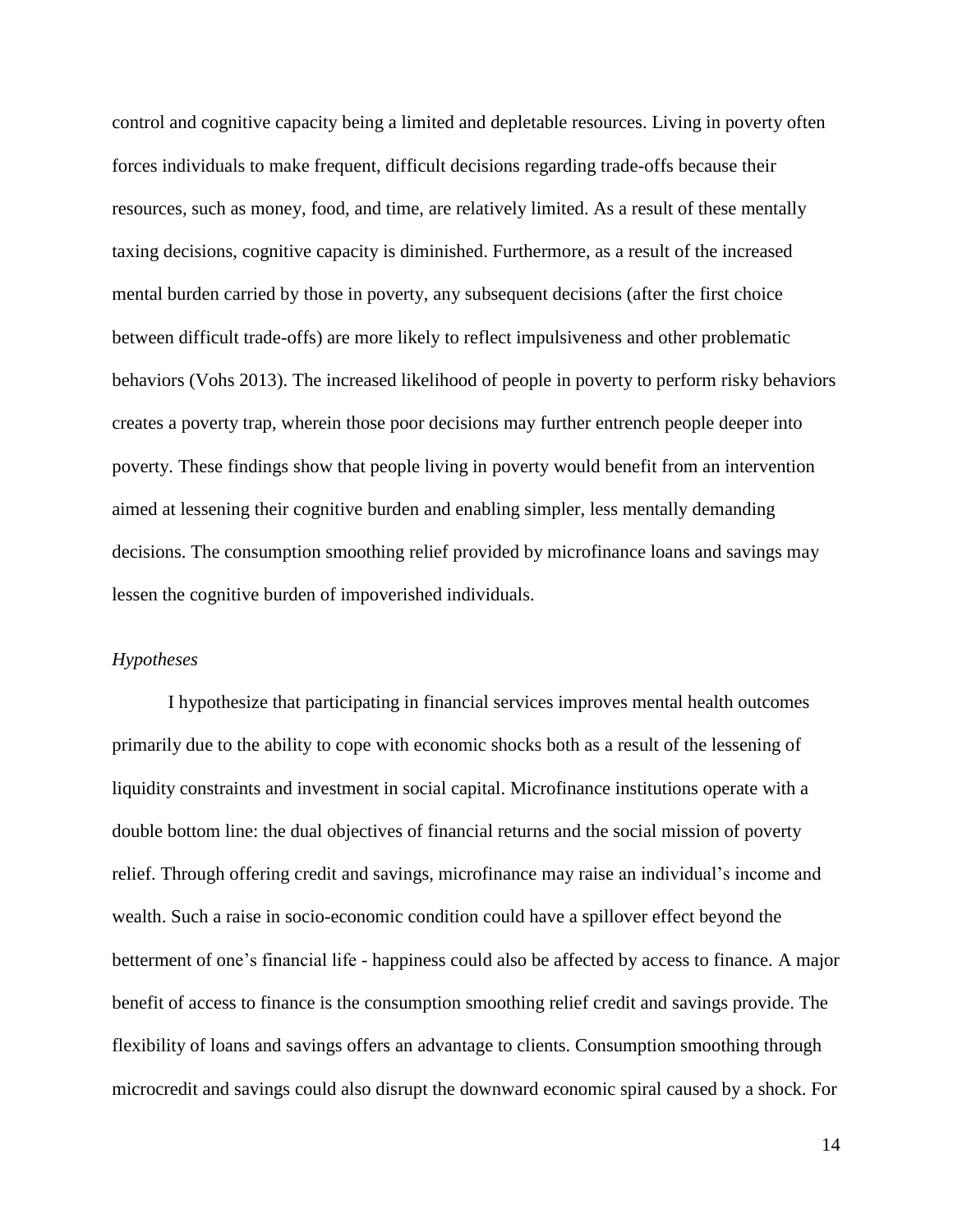example, a person who is able to use a microloan to purchase medicine in the midst of a health shock will recover faster and be able to earn income again much sooner than if they were unable to purchase medication. As a result of the consumption smoothing enabled by access to finance, clients could be less stressed than if they had been unable to access finance.

The act of accessing microfinance itself may impact mental health by fostering feelings of agency and inspiring hope. By increasing the range of options available to people in poverty and offering opportunities for people to help themselves, microfinance promotes hope and optimism. Opening new avenues to people in poverty to develop and use their capabilities provides the clients with the possibility that their circumstances may improve in the future. Microfinance offers a chance for clients to lift themselves out of poverty, rather than relying on family or charity, and shows people living in poverty that it is possible to improve their lives themselves.

The social aspect of microfinance has a significant potential to impact mental health. Microfinance programs that operate with a group model, whether a group-liability credit scheme or an informal savings group, add another dimension to access to finance by creating a group dynamic. Group-based financial access can help individuals to build social capital through exchanging information and providing emotional support. By branching both the financial and social worlds, microfinance offers the opportunity to build and strengthen social networks and through these social interactions, impact the emotional life of the clients. The social components of microfinance could also negatively impact a client's mental health. Group-liability, in which group members are responsible for monitoring and enforcing repayment amongst themselves, creates an environment in which social acquaintances become uniquely, perhaps detrimentally, involved in each other's financial lives. Repayment pressure from the people who are meant to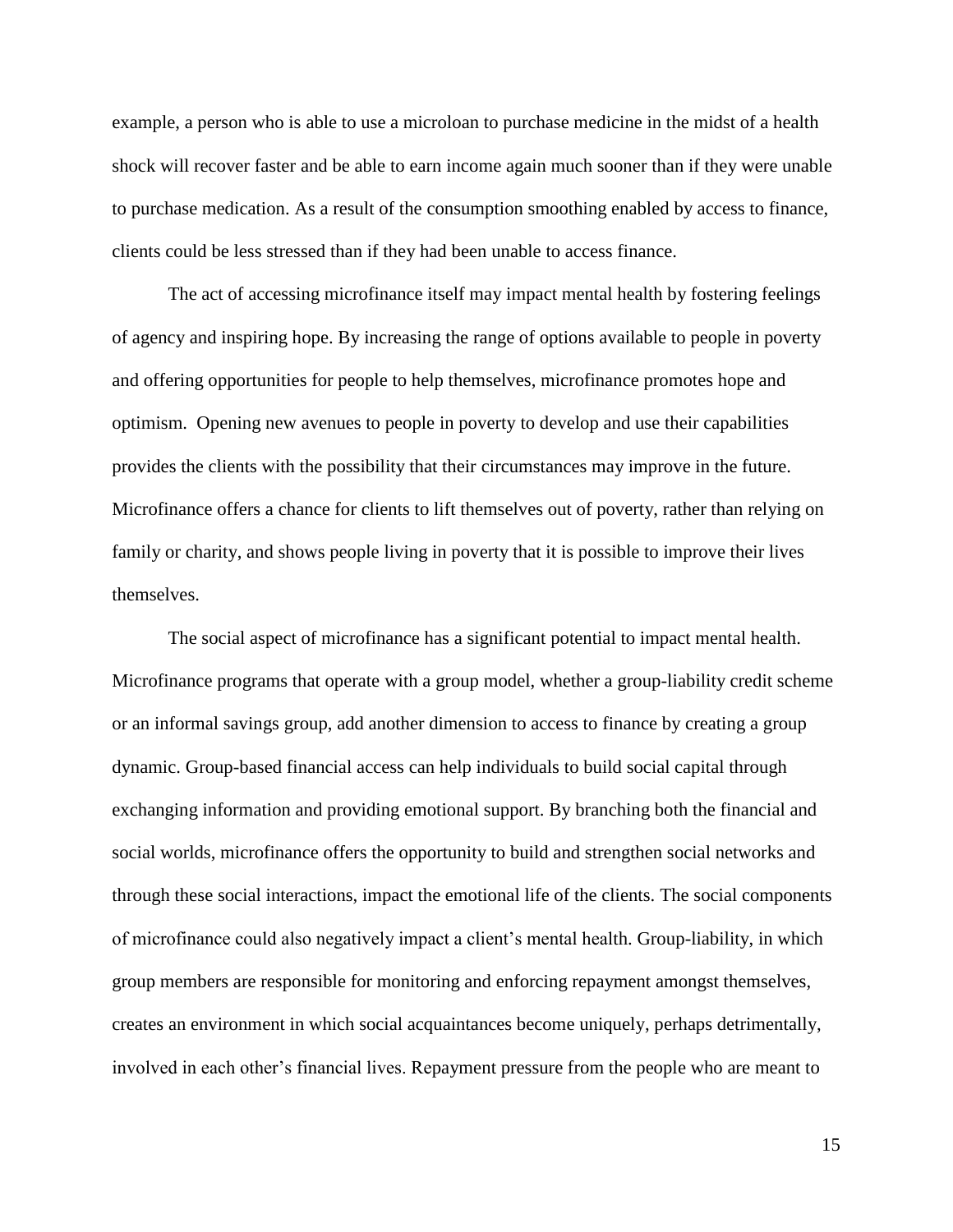function as one's social support network would negatively impact mental health of clients. Additionally, as low-income individuals move toward microfinance, they also move away from traditional sources of financial relief, such as informal loans and financial support from family members. Negative emotional impacts could result from the stress caused by the possible changes in the kinship relationships resulting from replacing familial monetary exchanges with alternative sources of credit such as the structured microfinance market. This study analyzes the relationship between financial services and the emotional profile of microfinance clients.

#### **Data**

The data for this paper was accessed from the Abdul Latif Jameel Poverty Action Lab Dataverse. Abhijit Banerjee and Esther Duflo authored the study that designed the methods for collecting the data and compiled it for use in their academic work. The data was originally collected in 2002 to 2005, including an initial baseline and a second baseline study that added additional villages. A follow-up survey for the endline data set was conducted from 2007 to



2009. The study was administered with the help of Seva Mandir, a local non-governmental organization (NGO). The individual survey data consists of the responses of 12,951 unique individuals from 134 villages with 15,293 observations overall. Respondents were surveyed during the initial waves of data collection in 2002 and 2005 and then again in 2007 and 2009. While the authors of the study were not able to collect responses from each individual in

both the baseline and the endline years, responses were collected from all households across both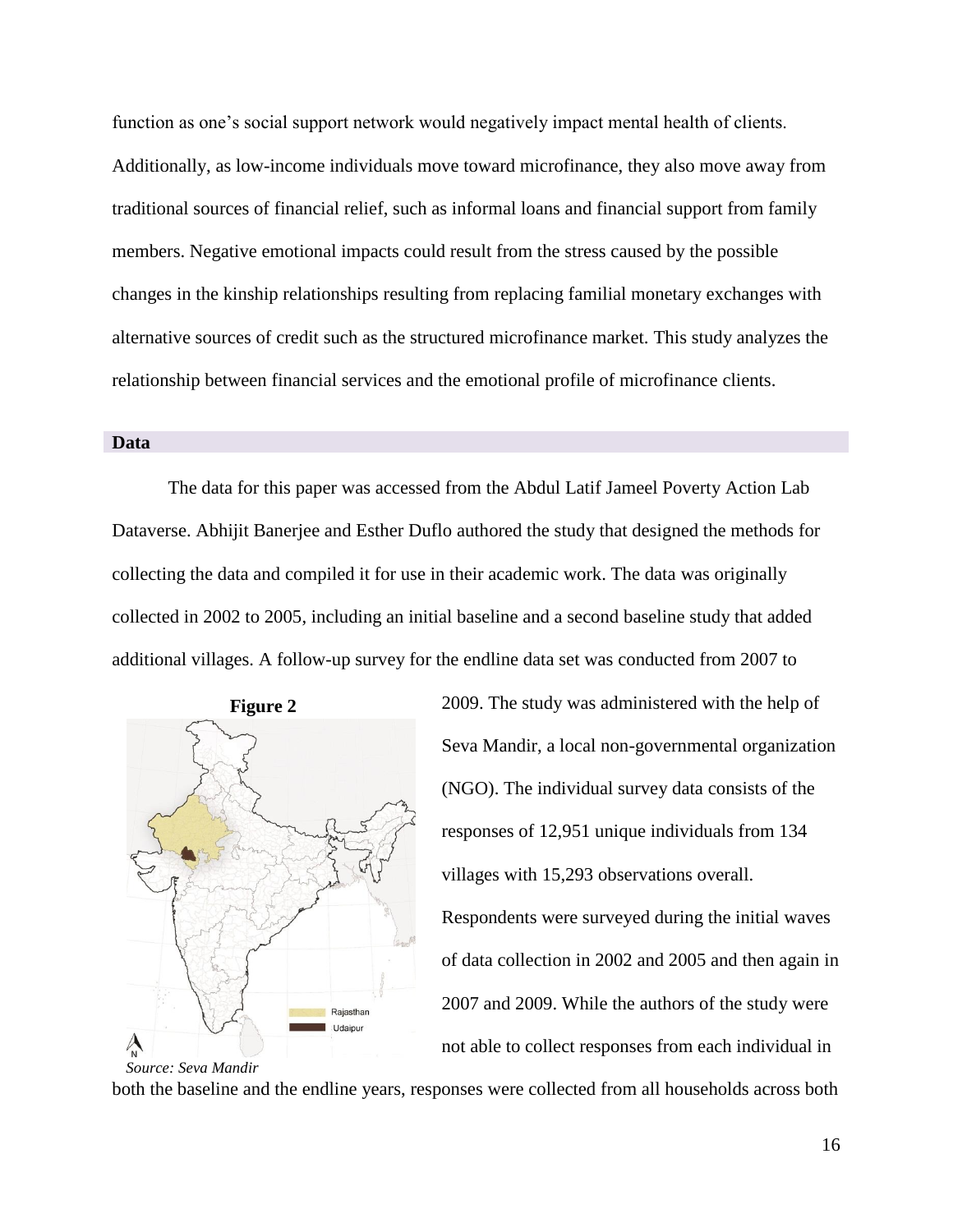waves of data collection. Of the 12,915 unique observations, 1,681 of the individuals were surveyed in wave one and 11,270 were surveyed in the second wave of data collection.

The data was collected from villages throughout Rajasthan, India in the Udaipur district, one of the poorest districts of India. More than 40% of the inhabitants of the Udaipur district live below the poverty line, a figure startlingly above the regional rate of 13%. Households are so impoverished that most do not have many durable goods and only 21% have electricity. The literacy rate of the district is also extremely low; of the people surveyed, only 46% of men and 11% of women reported that they are literate (Banerjee and Duflo 2009). The data used in this study comes from 'the poorest of the poor', a group usually targeted for help by microfinance institutions but whom is increasingly becoming ignored in favor of a richer, and subsequently more profitable, poor as MFIs move toward independence from donations and become more commercialized.

The portion of the data that I use consists of the responses from an adult survey, taken on the individual level within households. The individual survey, also referred to as 'the adult module of the integrated family survey', was given to all members of a household over the age of fourteen. The survey is composed of several segments, including sections on personal details, individual income and expenditures, physical health, mental health, and social integration. The 'individual income and expenditures' section provides the financial measures for this study while the 'mental health' section provides the measures of emotional well-being [Table 2]. To evaluate emotional well-being, the survey includes a broad array of mental health measures<sup>4</sup>. The first question in the survey assesses overall mental well-being, "How satisfied are you with your life

 $\overline{\phantom{a}}$ 

 $4$  It may be problematic that the health outcomes use self-reported measurements. The individuals rate their own health and mental status rather than having a professional evaluation. It is also possible that the survey respondents do not feel comfortable sharing their emotional troubles with the interviewer and subsequently provide false or misleading information.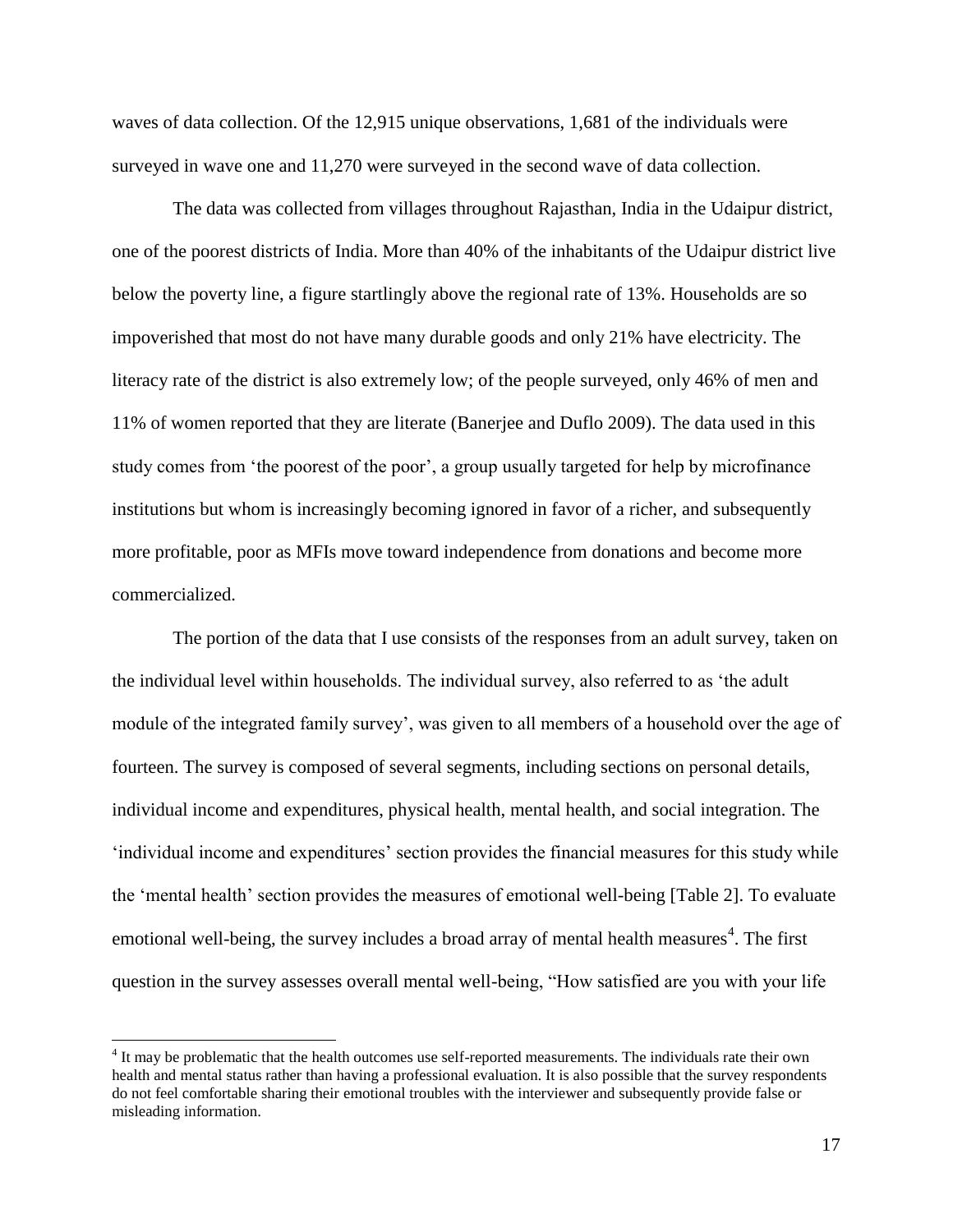right now?" The question is answered on a scale of one to five, based off of the different emotional depictions of smiling or frowning cartoon faces. The next question, "Last year, did you have a period lasting longer than a month when most of the time you felt worried, anxious, or tense?" is an indication of stress and other psychological distress conditions. Questions referring to crying, loss of appetite, apathy, and trouble sleeping are indicators of depression. A final question targeting mental health addresses optimism and hope, both indicators of positive mental health, "Do you expect life to get better for you and your family in the next few years?" The respondent's answers to these and other questions targeting mental health concerns offer a thorough representation of mental health status.

# **Table 2: Mental Health Measures**

**F1.0** Which picture best describes how satisfied you are with your life right now if the smiling face is very satisfied and the frowning-crying face is very dissatisfied?

| $\left(\begin{matrix} \bullet & \bullet \\ \bullet & \bullet \end{matrix}\right) \left(\begin{matrix} \bullet & \bullet \\ \bullet & \bullet \end{matrix}\right)$ | $\stackrel{\bullet}{\mathbf{A}}$ | $\bullet$ $\bullet$ <sup>1</sup> | $\bullet$ $\bullet$ |
|-------------------------------------------------------------------------------------------------------------------------------------------------------------------|----------------------------------|----------------------------------|---------------------|
|                                                                                                                                                                   |                                  |                                  |                     |

 $\overline{a}$ **F2.0** From time to time, everyone feels sad or down. I am going to read a list of statements that may express these feelings. I would like to know how often you have felt this way in the past week. Please indicate for each statement whether in the past week you felt this way hardly ever, some of the time, or most of the time.

- 1. I felt sad…
- 2. I cried a lot…
- 3. I did not feel like eating…
- 4. I did not feel like doing my work…
- 5. My sleep was restless…

**F3.0** During the past 12 months, did you ever have a period lasting one month or longer when most of the time you felt worried, tense, or anxious?

**F3.3** How much did/do these worries interfere with your ability to carry out your normal activities- a lot, some of the time, a little, or not at all?

**F5.0** Do you expect that life will get better for you and your family in the next few years?

**F5.2** Do you have plans to do things to make life better for you and your family?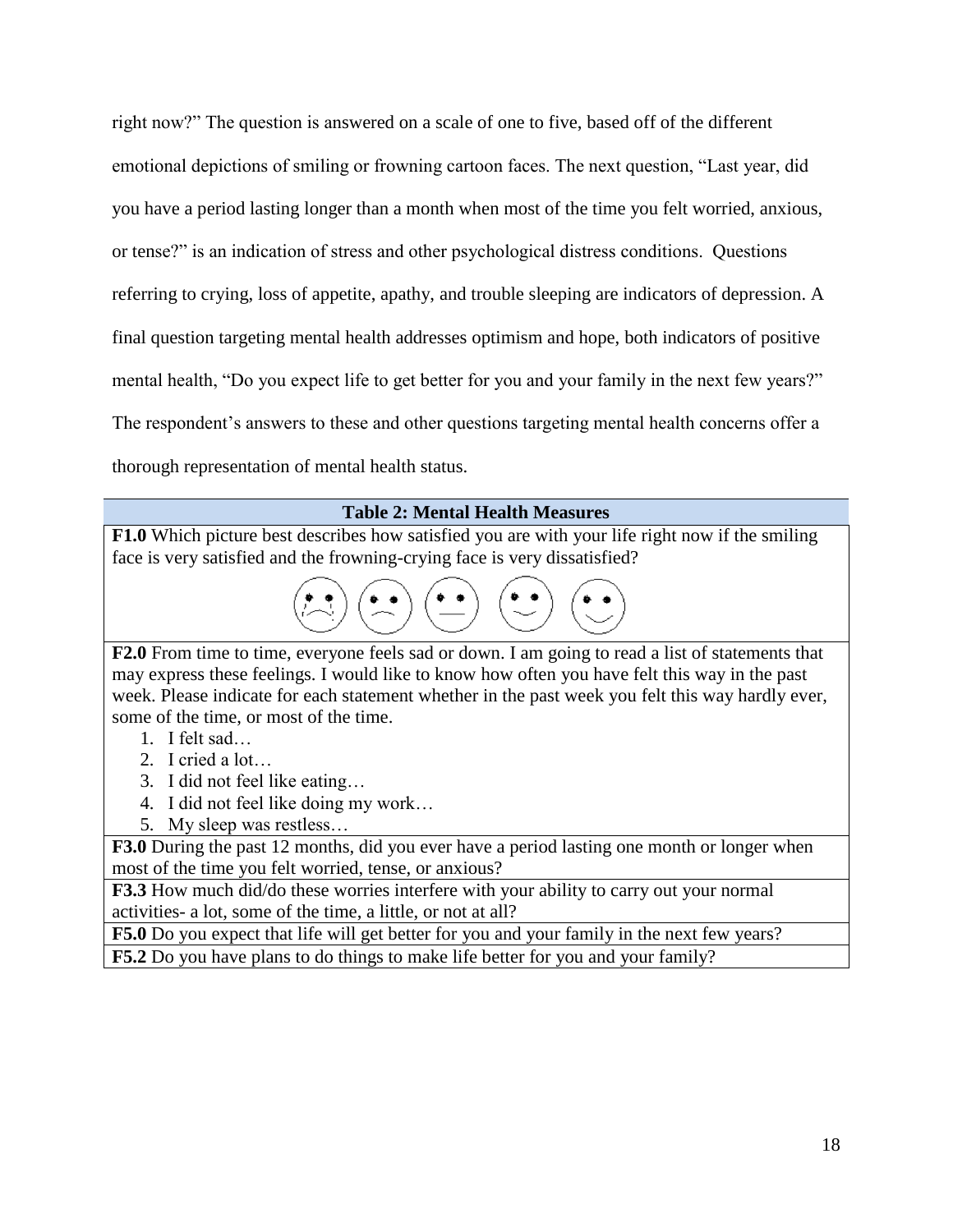| <b>Table 3: Financial Access Measures</b>                                                  |
|--------------------------------------------------------------------------------------------|
| <b>D2.0</b> Do you have an outstanding loan from a commercial bank?                        |
| <b>D2.2</b> Have you had a loan from the commercial bank in the past that you have repaid? |
| <b>D2.3</b> Do you participate in a savings group or SHG?                                  |
| <b>D2.7</b> Are you a member of <i>bisi</i> ?                                              |
| <b>D2.11</b> Do you have life insurance?                                                   |
| <b>D2.12</b> Do you ever deposit money in any other institution or savings group?          |

The data also includes information on the physical health of households in the sample. The survey includes information of biomarkers such as blood pressure, body temperature, and height and weight measurements for a subset of the respondents. I elect to measure physical health using a measure of relative health level that I created. The physical health section of the individual survey asks about twenty-eight different health problems for men and thirty health issues for women [Appendix 4]. The respondent is asked whether they have experienced the symptom in the last thirty days. Issues range in severity and include problems such as dry cough, headache, trouble breathing, and paralysis. I divide the sample into four categories: excellent health (less than three health issues), fair health (three to five health issues), poor health (six to nine health issues), and extremely poor health (more than ten). Of the total 12,951 unique observations, 9,049 individuals are classified as being in excellent health, 2,635 are in fair health, 1,065 are in poor health, and the final 202 are considered to be in extremely poor health. I created a group dummy variable for physical health; in the analysis, individuals are compared to respondents categorized as being in 'excellent' health.

Surveys were also administered at the household level to collect information on a variety of household characteristics. I combined the household and individual surveys by matching the household information to all individuals within that household. Information on the size of the household includes the number of adults, children, and temporary lodgers living together. The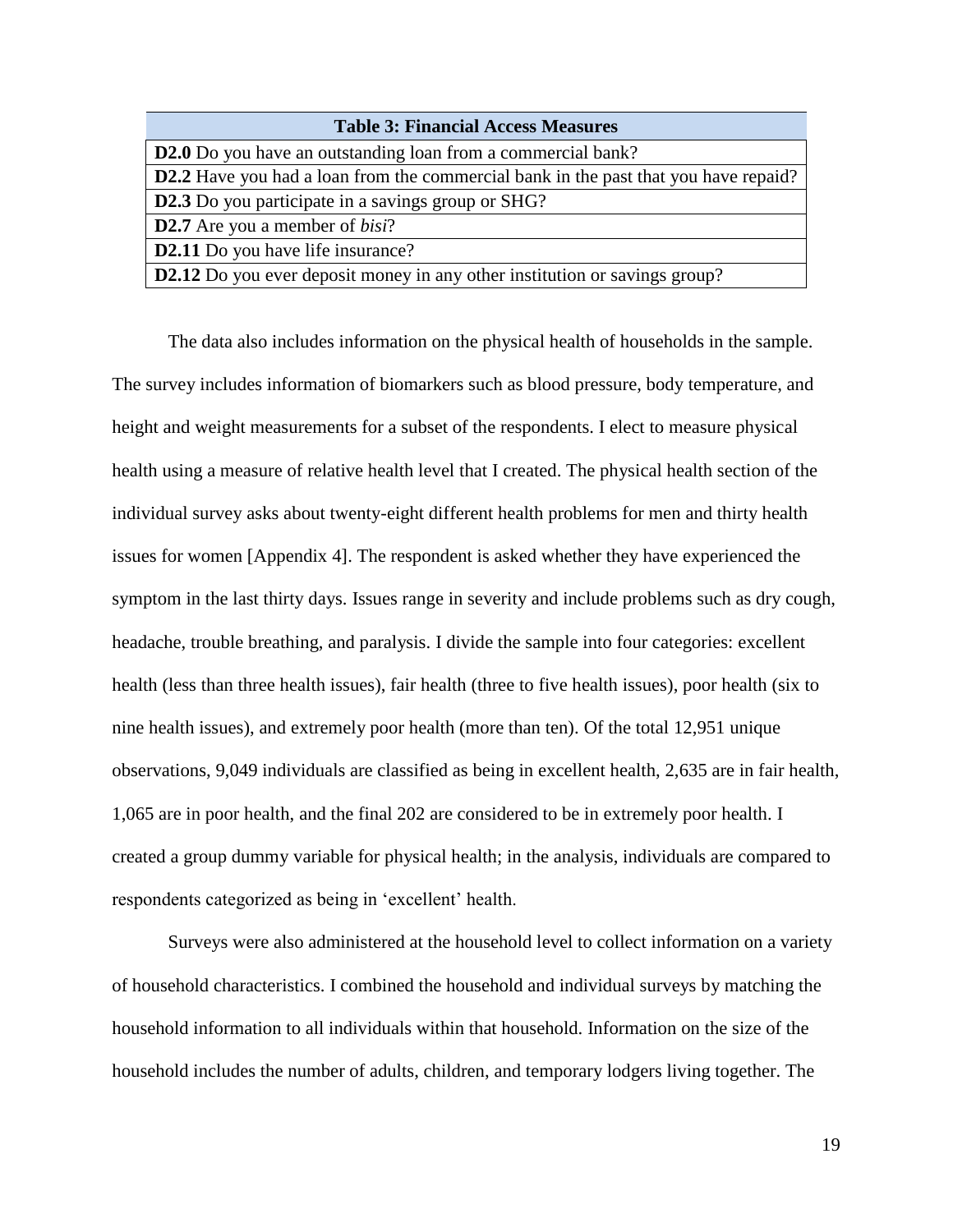household survey contains a variety of questions regarding financial status, which is helpful in determining relative levels of poverty. These questions include whether the household is below the poverty line, has an antodaya card, and whether the household purchased anything from the public distribution system in the last thirty days. An antodaya (or "antyodaya") card is a card given to the poorest of the poor in both urban and rural India, particularly to "primitive tribal" people (Right to Food Campaign 2003). I elect to use whether the household has an antodaya card as the primary measure of poverty in my analysis because the poorest of the poor is a subsection of the population that is uniquely poised to have the most to gain or to lose from participation in financial services. Additional important household characteristics captured by the household survey include whether anyone in the household is mentally retarded or disturbed, whether anyone in the household was a victim of a crime in the last twelve months, and if everyone in the household eats at least two regular meals a day. Eating at least two full meals a day represents household wealth as well as contributing to the emotional and physical state of survey respondents.

The data contains several measures of financial access that vary in scale and formality. These financial access measures do not explicitly refer to microfinance organizations but instead collect information on the type of financial products that individuals in Udaipur access. Microfinance as a field operates under a fluid definition of what the term 'microfinance' can mean. For the purposes of this analysis, I use microfinance to refer to small-scale, possibly informal financial services and products targeted at under-banked, low-income populations. The survey asks individuals whether they have accessed a number of different financial products, the explanations of which follow. These include an outstanding loan from a commercial bank, a loan from a commercial bank in the past that they have repaid, participation in a savings group or self-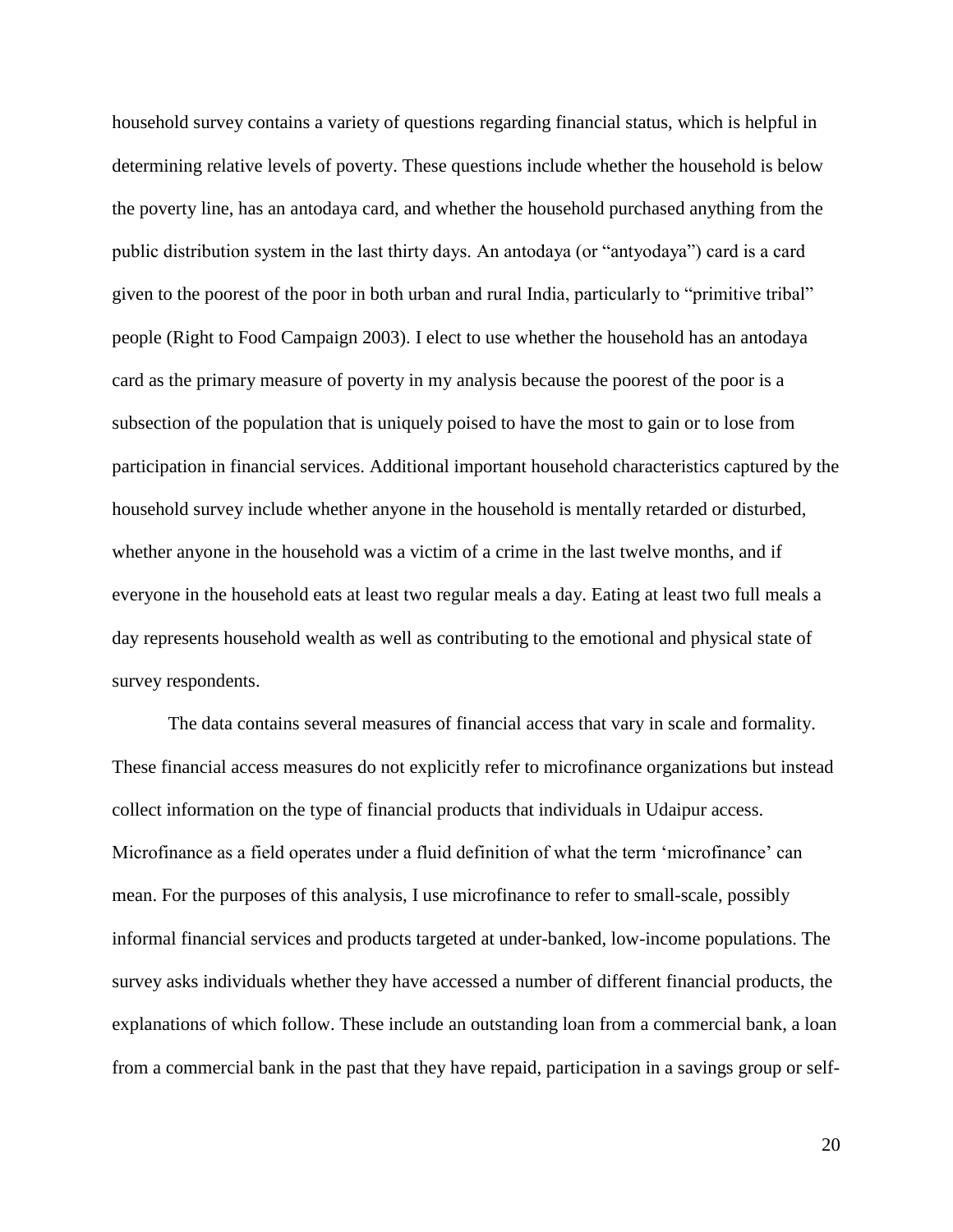help group (SHG), membership in a *bisi*, life insurance, deposit money in other institution or savings group, and participation in a women's group or income-generating group. Financial access data is also collected at the household level by asking whether anyone in the household has an outstanding loan and has a bank or savings account. A *bisi* is a type of ROSCA, a financial self-help organization wherein a group of people informally gather to collectively save money and take turns loaning out the "pot" of collected savings each meeting, until every group member has had a turn with the lump sum. SHGs are a popular form of microfinance in India that operate in conjunction with banks, forming a group-bank linkage model. SHGs are generally comprised of ten to twenty members who collect savings together, deposit the money into a bank, and take loans dependent on the group deposit amount. Although the surveys do not use the term microfinance, "commercial bank" may refer to a microfinance organization, as the Udaipur district is extremely rural and impoverished and thus an ideal location for MFI penetration. Although the survey does not directly address traditional microcredit, the various financial services it does include represent a range of microfinance products.

| <b>Table 4: Summary Statistics</b> |                     |        |               |     |            |
|------------------------------------|---------------------|--------|---------------|-----|------------|
| Variable                           | <b>Observations</b> | Mean   | St. Deviation | Min | <b>Max</b> |
| Sex                                | 12,951              | 0.164  | 0.370         |     |            |
| Age                                | 12,764              | 35.038 | 16.184        | 14  | 105        |
| Married, living with spouse        | 12,951              | 0.646  | 0.478         |     |            |
| Below poverty line                 | 12,845              | 0.566  | 0.496         |     |            |
| Physical health                    | 12,951              | 0.415  | 0.708         |     | 3          |
| Household size                     | 12,905              | 6.769  | 2.522         |     | 21         |
| Children in household              | 12,363              | 3.971  | 2.197         |     | 13         |
| Life satisfaction                  | 12,943              | 3.144  | 0.928         |     |            |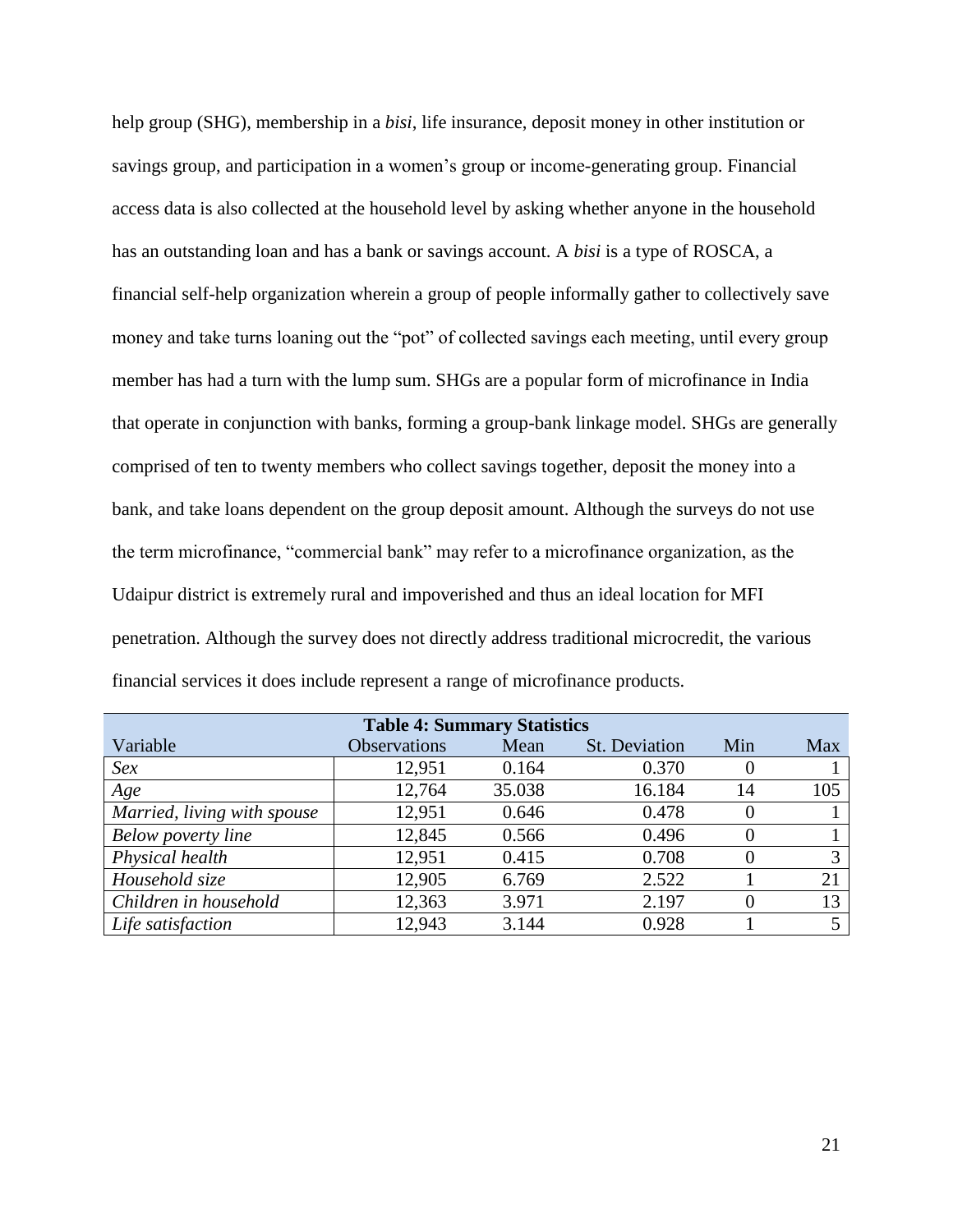# **Methodology**

#### *Financial Access Measures*

I grouped survey questions into categories based on the type of financial product they related to and then used those groupings to investigate a general yet categorical effect of the certain type of financial tool on mental health. The broadest of all of the variables is "financial access", a dummy that is equal to one if the respondent indicated that they participated in any financial service or product: loan from a commercial bank, loan from savings group, member of a *bisi*, have life insurance, and other money depository. The variable "anysavings" indicates whether the individual participates in any kind of savings group, including a savings group, selfhelp group, other groups, or anyone in the household has a bank or savings account. "Groupmember" groups together the survey questions related to any group model, whether financial or other, and joins them together under one umbrella variable. The variable "loanoustanding" measures whether the individual has an outstanding loan from a commercial bank, *bisi*, or savings group.

#### *Empirical Model*

I use panel data to run a fixed-effects regression, holding individuals constant across both waves of surveying. The use of fixed effects is extremely important for the analysis because mental health is a variable that is entirely dependent on the individual, making it essential that the regressions control for within-person characteristics. In general, the regressions compare people who have accessed some type of financial product to people without financial assistance to see if there are differences in mental health status, all else held constant. The mental health indicators are the dependent variables in the regressions, while the dummy variables for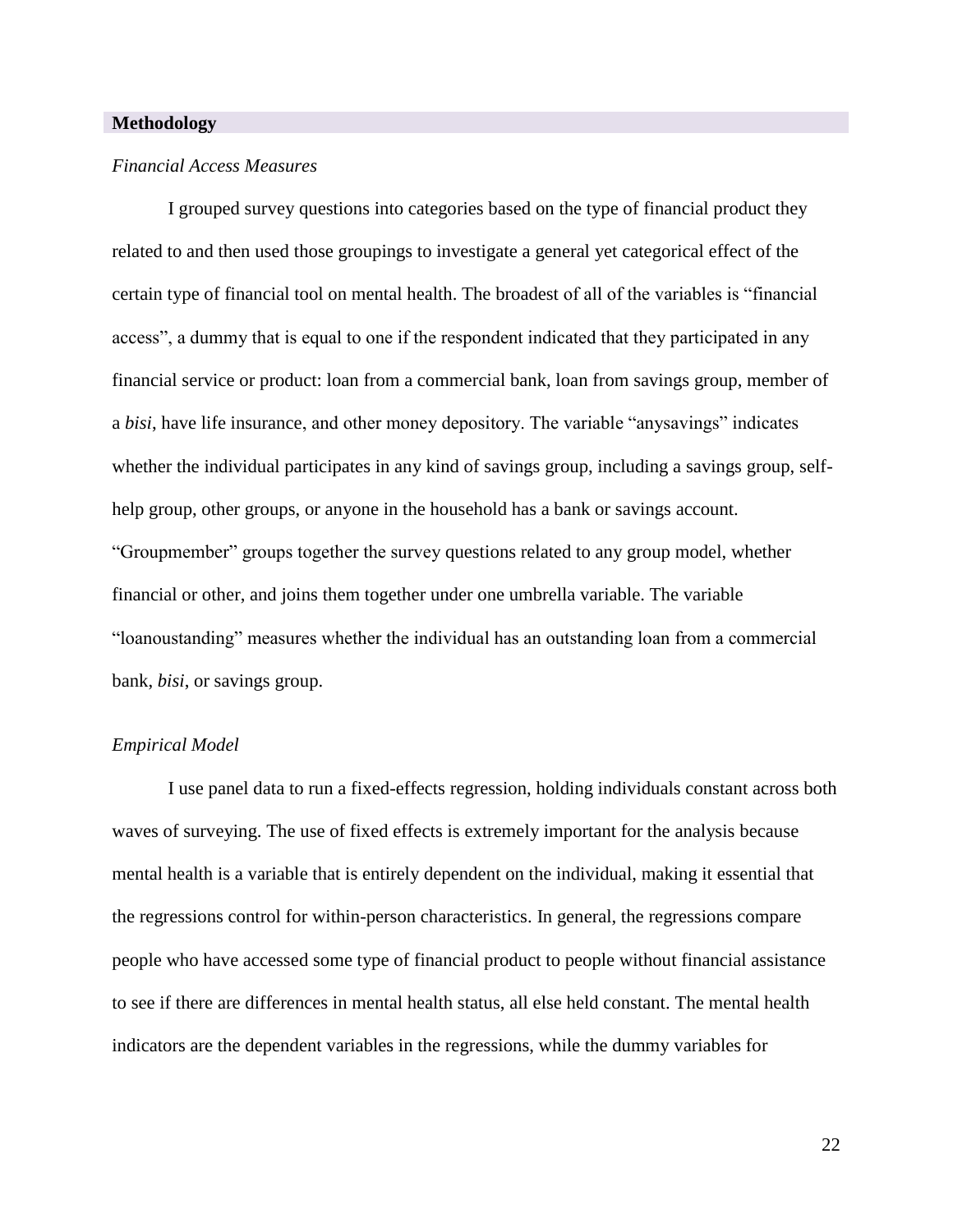participation and the demographic controls are the independent variables. The general model of the regression is shown below.

[mental health indicator] =  $\beta_1 + \beta_2$ [financial access measure] +  $\beta_3$  age +  $\beta_4$ sex +  $\beta_5$ marital status +  $\beta_6$  educational attainment +  $\beta_7$  poverty level +  $\beta_8$  physical health +  $\beta_9$  number of people in HH +  $\beta_{10}$ number of children in HH +  $\beta_{11}$  mentally disable person in HH +  $\beta_{12}$  whether all HH members eat 2 full meals a day +  $\beta_{13}$  anyone in HH victim of a crime +  $\beta_{14}$  season +  $\beta_{15}$  village +  $\varepsilon$ 

Further regressions are specific to distinct mental health status indicators and the various types of financial services. For example, the regression with "life satisfaction" as the dependent variable and group participation as the form of financial service is as follows:

[life satisfaction rating] =  $\beta_1 + \beta_2$ groupmember +  $\beta_3$  age +  $\beta_4$ sex +  $\beta_5$  marital status +  $\beta_6$  educational attainment +  $\beta_7$  poverty level +  $\beta_8$  physical health +  $\beta_9$ number of people in HH +  $\beta_{10}$ number of children in HH +  $\beta_{11}$  mentally disable person in HH +  $\beta_{12}$  whether all HH members eat 2 full meals a day +  $\beta_{13}$  anyone in HH victim of a crime +  $\beta_{14}$  season +  $\beta_{15}$  village +  $\varepsilon$ 

The regressions vary the mental health indicator being used as the dependent variable as well as whether the general financial services dummy is used or if one type of financial service is selected for analysis.

A positive coefficient on  $\beta$ , the coefficient on the financial access measure, indicates that having an outstanding loan increases the unit of the mental health measure. For the second regression pictured above, a positive coefficient shows that participating in a group savings program increases the rating of satisfaction with one's life by a certain amount on the one to five scale. In general, a positive coefficient on the "accessfinance" measure indicates an increase in the mental health measure. An increase in the mental health measure can indicate a benefit of microfinance or a detriment, as an increase in depressive symptoms or stress would be represented by a positive coefficient but would be a negative impact.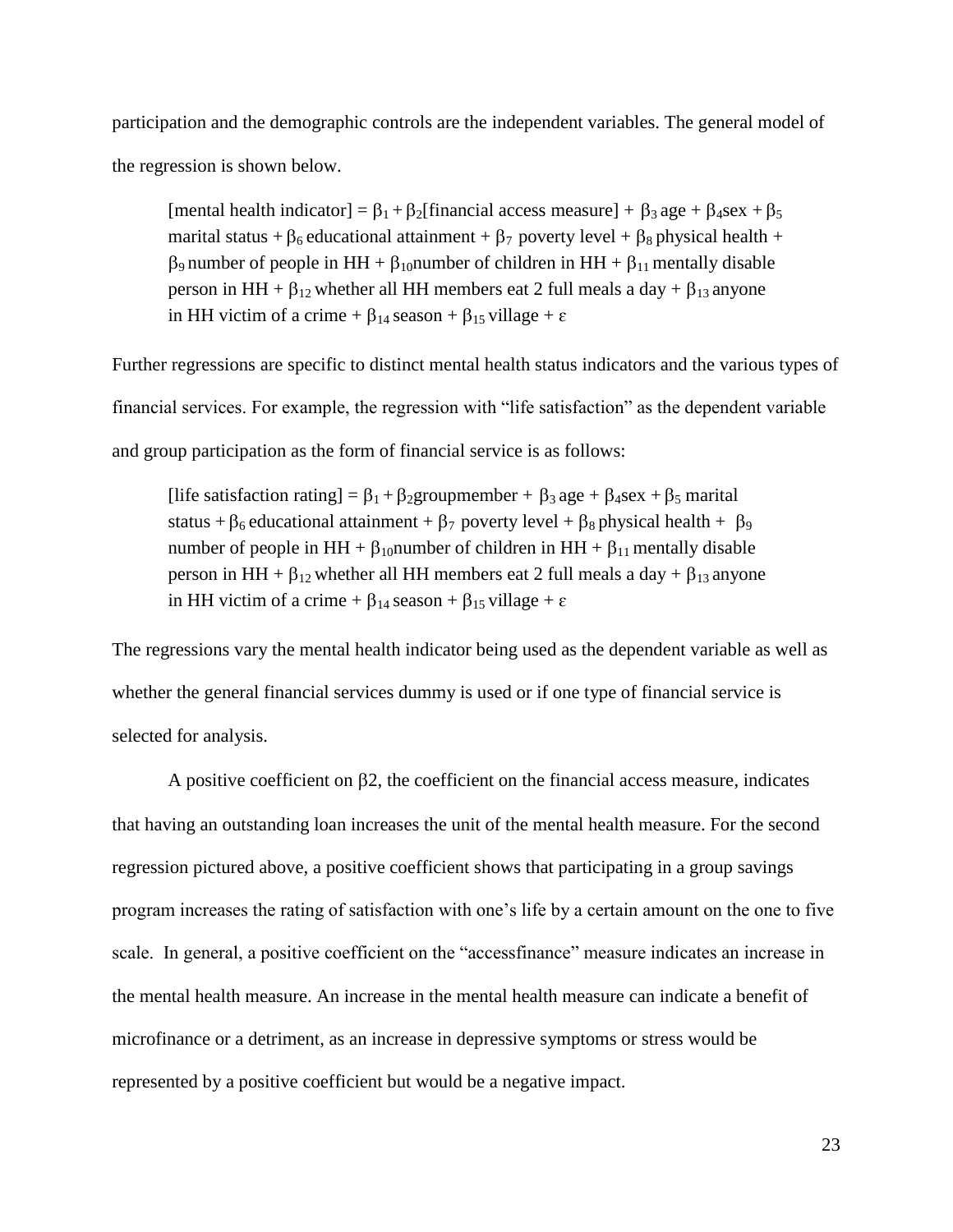The regressions control for demographic information including age, sex, marital status, educational attainment, poverty level (represented by whether the household has an antodaya card), physical health, number of people in the household, number of children in the household, whether the household includes mentally disabled person, whether household members eat at least two full meals a day, whether anyone in the household was the victim of a crime in the last year, season, and village number. There are six different classification of marital status, separated into individual dummy variables: married and living with spouse, married but not living with spouse, separated or divorced, widowed, committed partner ("nata"), and never married. There is no variable for race included; although the individual survey contained information on caste, the responses were inconsistently recorded.

# *Motivation for Selection of Controls*

Physical health is one of the primary characteristics that affect well-being, with poor health and illness strongly correlated with a decrease in well-being (Diener and Seligman 2004, Helliwell 2003). Just as healthy people are happier, it has also been found that happy people are actually healthier, with lower blood pressure and faster recovery times (Diener and Seligman 2004). It is also important to consider the connection between physical and mental health as an overlap between the two may contribute to changes in the status of either. For example, mental health problems such as excessive worry and stress could be brought on due to a physical limitation such as disease or injury. Just as a physical condition may lead to worsening mental health, mental health concerns may result in a physical health issue such as disease (Stewart-Brown 1998). In cases such as this, both physical and mental health would be improved through treatment at a healthcare facility. The survey data used in this paper addresses a wide variety of physical health concerns, measures, and actions taken by the respondent to recover. For the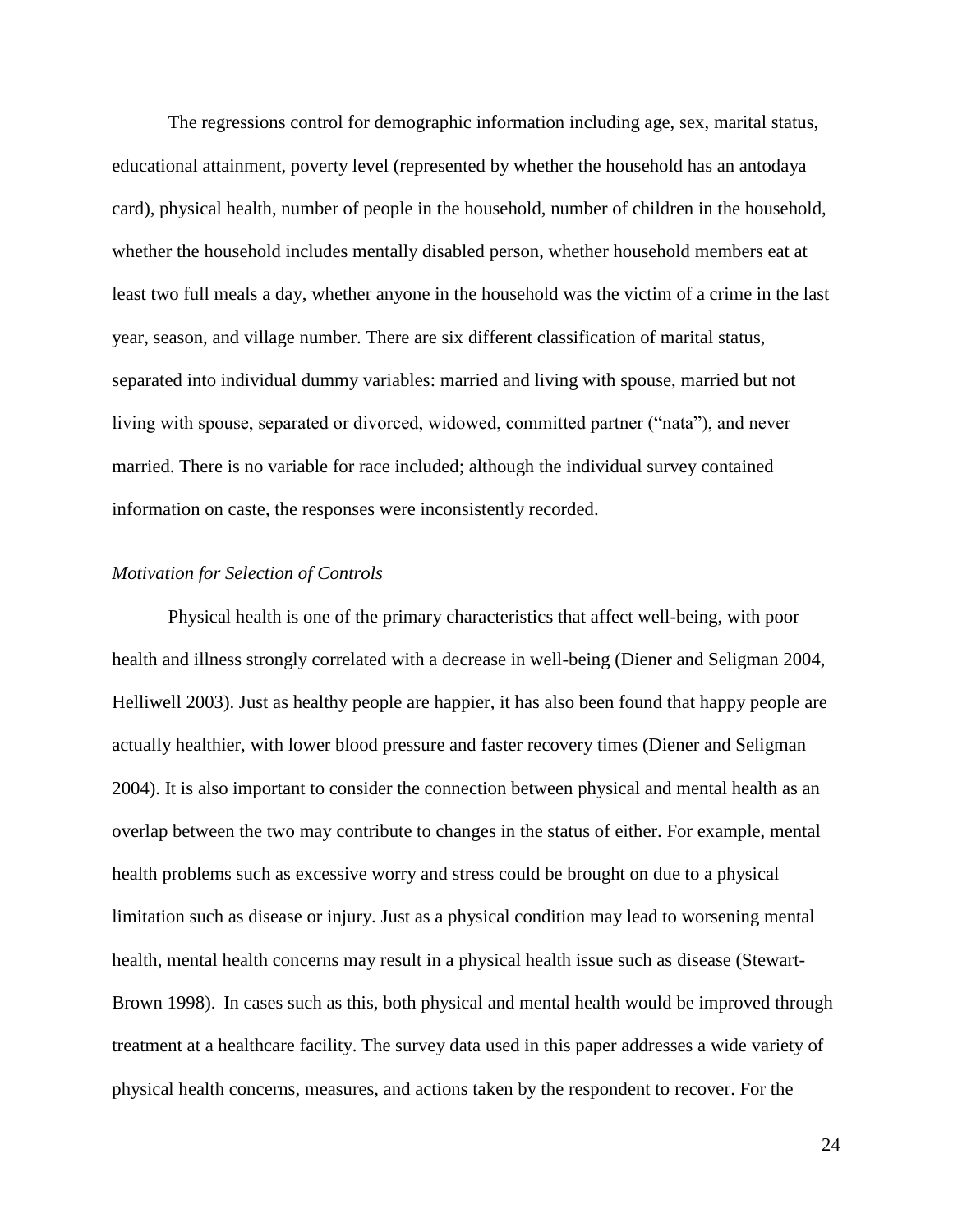respondents that report a physical health ailment, whether it can be identified to be in connection to a mental health concern or not, the existence of such a problem is included in the analysis to address the overlap between physical ill health and poor emotional well-being.

Personal identifiers such as age, gender, ethnicity, and marital status have a small yet significant impact on subjective well-being. While day-to-day fluctuations in happiness are to be expected, happiness is also not constant over the life cycle. Most researchers agree that there is a U-shaped pattern of well-being that is observed throughout the life cycle, with the bottom of the curve occurring around middle age (Blanchflower and Oswald 2004, Frey and Stutzer 2002). There is also a gender divide when it comes to happiness, with men reporting marginally less happiness than women (Blanchflower and Oswald 2004, Di Tella et al. 2003). For minority populations, ethnicity has a negative impact on well-being, most likely due to discrimination (Dowling and Yap 2013). The connection between close relationships such as family, friends, and marital status and subjective well-being is complicated by the ways in which relationships are identified. Overall, being married increases happiness and traumatic events such as becoming widowed or divorced decrease happiness (Helliwell 2003).

Income, education, and employment are separate yet interdependent determinants of happiness making it difficult to isolate the effects of any single one of these factors on subjective well-being<sup>5</sup>. The data used in my analysis does not include information on employment status; however, I am able to control for both educational attainment and income level. The returns of education and employment reach beyond income in the ways in which they affect happiness. Education is positively correlated with feelings of self-worth and prestige in addition to more

 $\overline{a}$ 

<sup>&</sup>lt;sup>5</sup> The Easterlin paradox, a staple of happiness economics developed by economist Richard Easterlin in the 1970s, states that within developed countries, wealthy people are generally happier than poorer ones but when comparing between countries over time, happiness is uncorrelated with national per capita income. The Easterlin paradox exclusively considers developed economies where income is sufficient to meet basic human needs. For people living in poverty, defined as income insufficient to meet basic needs, absolute income has more of an effect on happiness.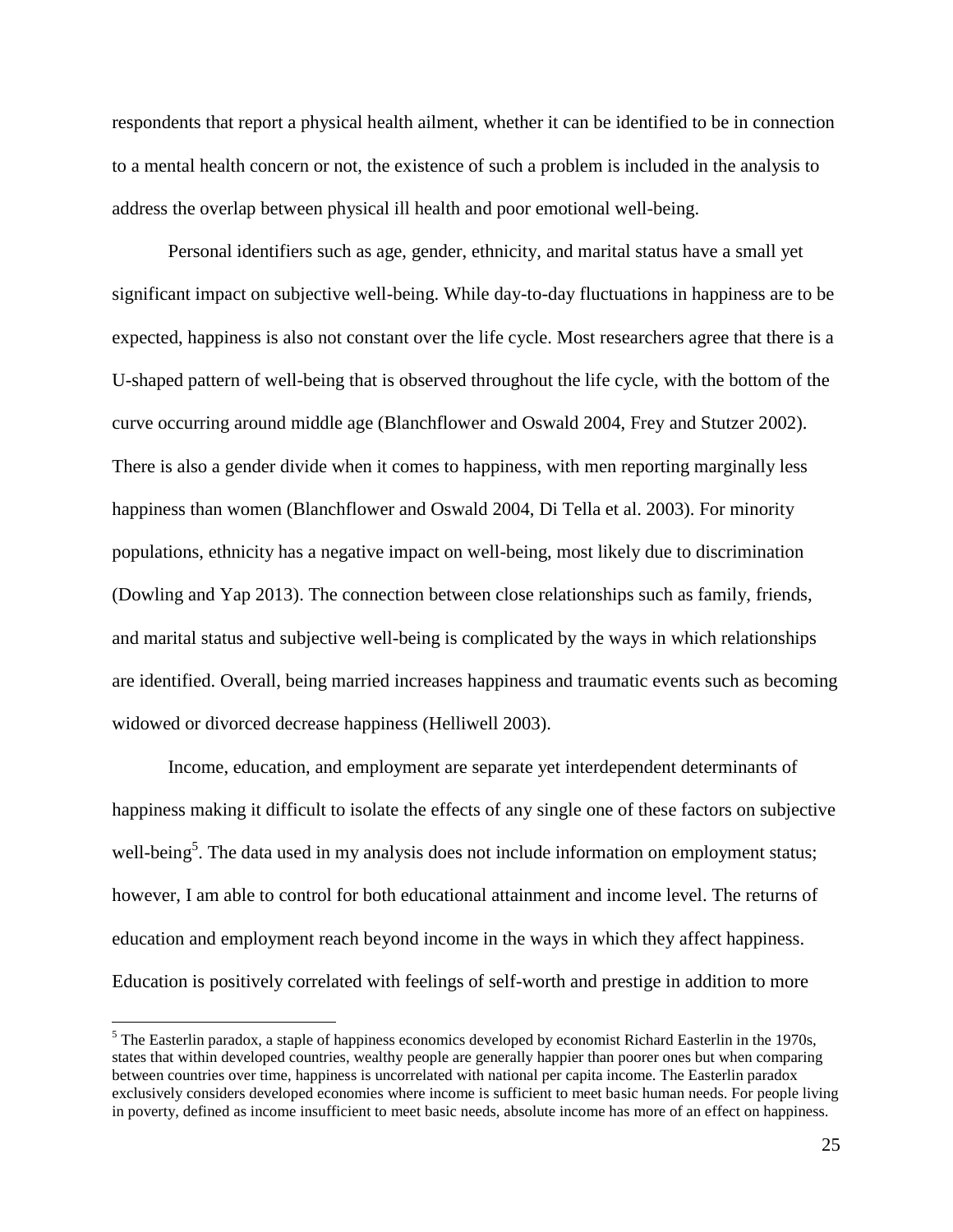tangible concerns such as employment and income (Di Tella et al. 2003, Hayo and Seifert 2003, Helliwell 2003, Frey and Stutzer 2002, Castriota 2006). Being unemployed has strong negative effects on well-being, often due to a loss of self-esteem. Without the social position and status that accompany employment, individuals may experience a drop in happiness and often become depressed (Di Tella et al. 2001, Frey and Stutzer 2002).

The relationship between happiness and income may be unclear, but the relationship between income and the other factors that determine well-being is more transparent: more wealth is correlated with better physical health, the ability to reach higher levels of education, an increased likelihood of escaping unemployment faster, etc. Therefore, the connection between income and happiness is more complex than a direct causal relationship between those two isolated measures. Accessing financial services may have spillover effects on the other determinants of happiness, in turn affecting subjective well-being to a larger degree than is apparent from direct analysis of those two variables alone. When analysis controls for income, wealth, and other financial characteristics that microfinance may affect, only the independent effect of access to finance is identified. This approach neglects to recognize that through impacting income, access to finance touches many aspects of a client's life and its impact on subjective well-being is amplified through these dependent relationships. Of course, this framework for thinking about the positive effects of access to finance on psychology operates on the assumption that access to finance raises income or wealth. While such a causal relationship has been the focus of many economic studies, it remains unclear which types of microfinance products and services have the greatest benefit, as impacts vary across cultures, levels of poverty, gender, and among other countless factors.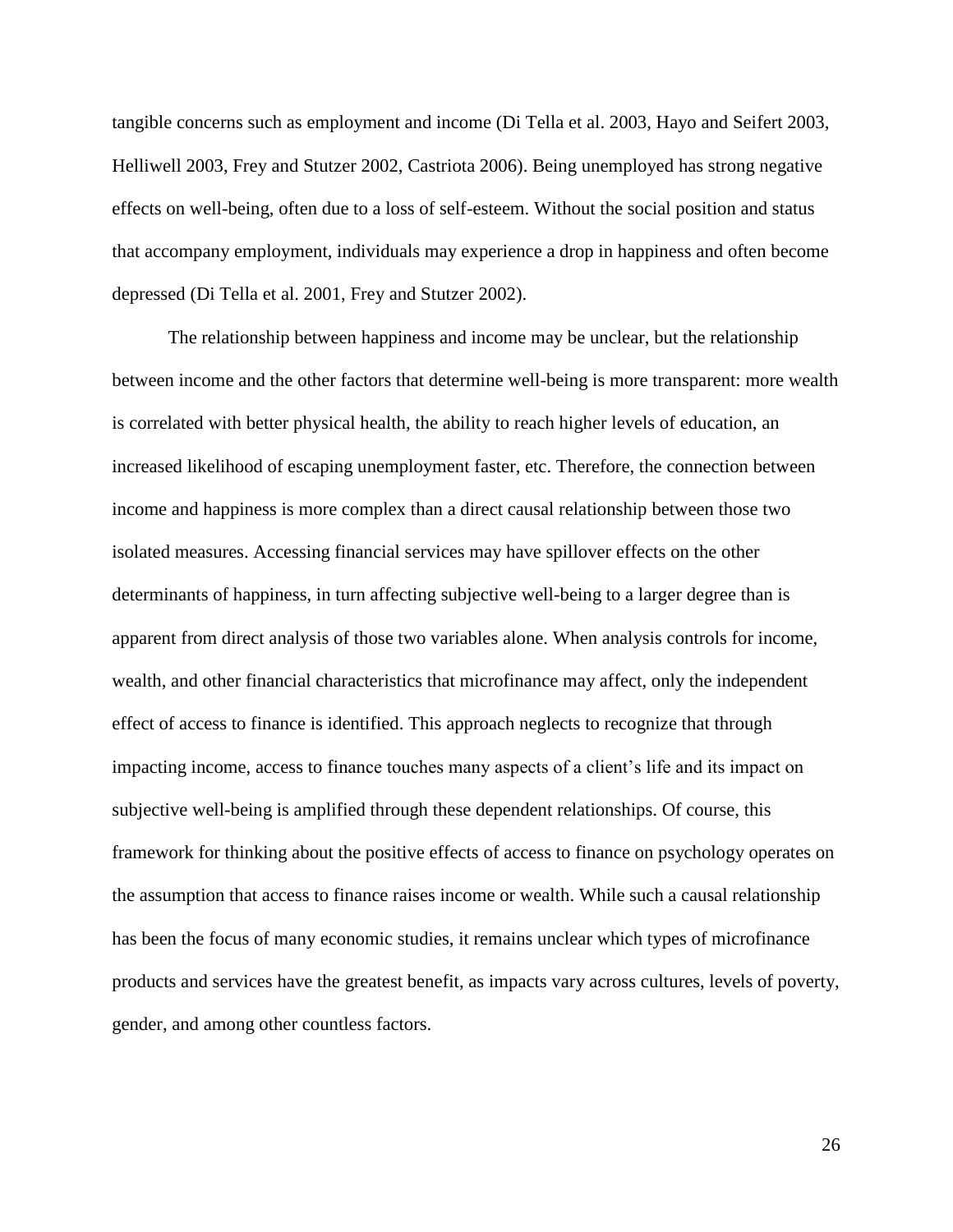# **Results**

The mental health of indivdiuals is negatively impacted by outstanding loans in the household, whether from a commercial bank, *bisi*, or savings group. There is a negative relationship between having an outstanding loan and life satisfaction; an outstanding loan decreases life satisfaction by 0.11 units, significant at the 5% level [Table 5]. Life satisfaction is measured on a scale of one to five, therefore the impact of about 1/10 of a unit on this scale is notable. In addition to decreasing the amount by which an individual is satisfied with their life, having an outstanding loan significantly impacts stress. Microfinance clients with outstanding loans report being more stressed than individuals without an outstanding loan. The impact of an outstanding loan on periods of long-term (greater than one-month) stress is 0.071 units and the result is significant at the 1% level [Table 5]. As a binary variable, stress is measured within the data on as either 0 or 1; an increase in stress by 0.071 units is therefore a small but significant impact of financial access. Outstanding loans do not appear to have a significant impact on depressive symptoms or optimism about the future.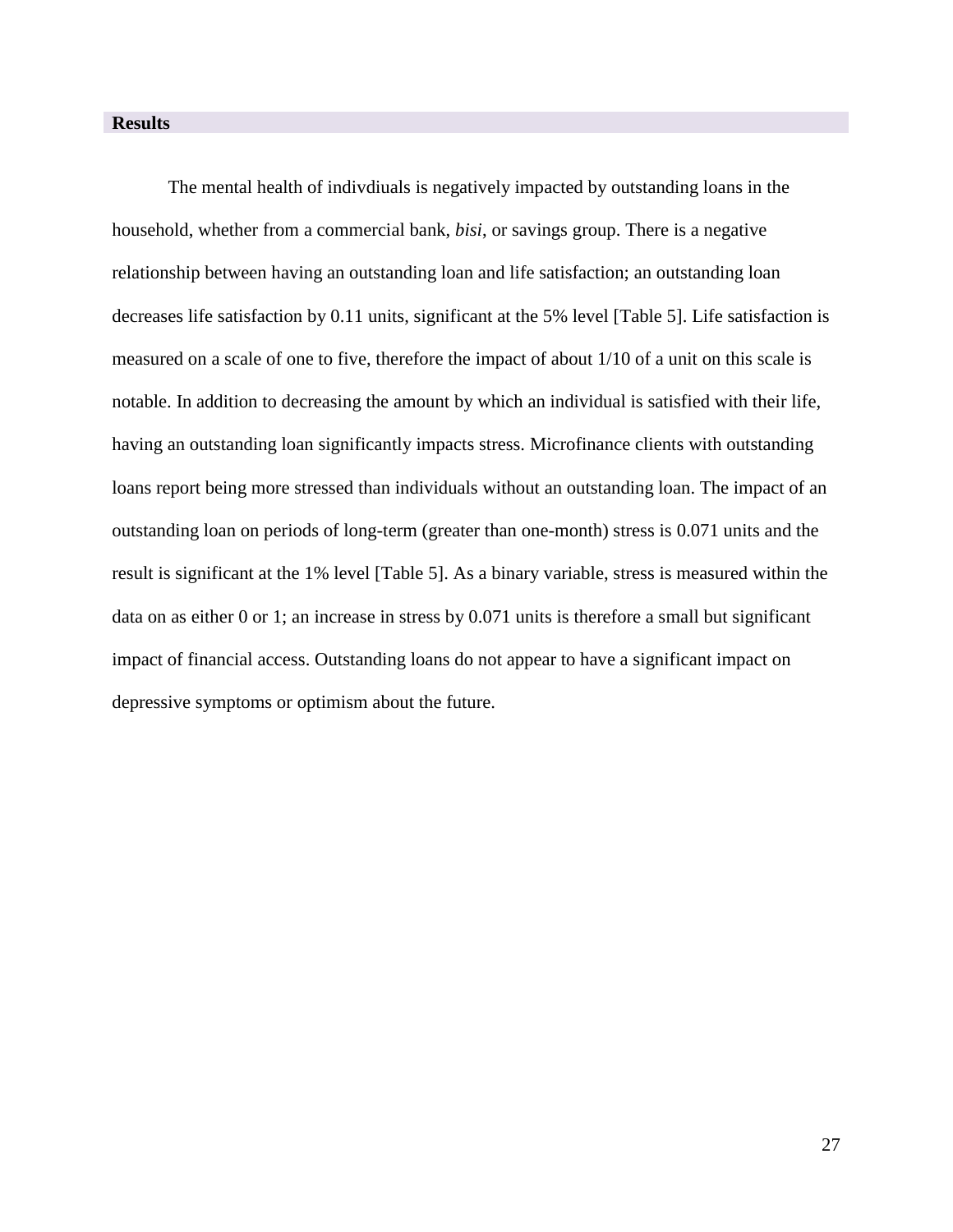|                           | Table 5: Impact of Outstanding Loans on Mental Health Measures |               |            |
|---------------------------|----------------------------------------------------------------|---------------|------------|
| <b>Fixed Effects: OLS</b> | <b>Life Satisfaction</b>                                       | <b>Stress</b> | Optimism   |
| <b>Loan Outstanding</b>   | $-0.110**$                                                     | $0.071***$    | $-0.004$   |
| Age                       | $0.011**$                                                      | $-0.009***$   | $0.020***$ |
| Marriage                  |                                                                |               |            |
| $\overline{2}$            | $-0.154$                                                       | 0.050         | 0.014      |
| 3                         | $-0.240$                                                       | $-0.034$      | 0.042      |
| $\overline{4}$            | $-0.104$                                                       | 0.113         | $-0.058$   |
| 5                         | 0.026                                                          | 0.019         | $-0.090$   |
| 6                         | 0.170                                                          | 0.007         | $-0.061**$ |
| <b>Education</b> level    | $-0.000$                                                       | 0.007         | $0.003*$   |
| Antodaya card             |                                                                |               |            |
| Health level              |                                                                |               |            |
| 1                         | $-0.135***$                                                    | $0.038**$     | $-0.037$   |
| $\overline{2}$            | $-0.281***$                                                    | $0.132***$    | $-0.060**$ |
| 3                         | $-0.691***$                                                    | $0.388***$    | $-0.064$   |
| Number household members  |                                                                |               |            |
| Number household children |                                                                |               |            |
| Mentally ill in household |                                                                |               |            |
| Eat 2 meals/day           |                                                                |               |            |
| Victim of a crime         | $-0.223***$                                                    | $0.121***$    | $-0.015$   |
| Village ID                |                                                                |               |            |
| $_{cons}$                 | $2.777***$                                                     | $0.284***$    | $-0.171$   |
| $\overline{N}$            | 6661                                                           | 6664          | 6665       |
|                           |                                                                |               |            |
|                           | Significance level: 1%: ***, 5%: **, 10%: *                    |               |            |
|                           | " – " indicates dropped due to collinearity                    |               |            |
|                           | Note: seasonal and sex controls also included in regressions   |               |            |

The finding that outstanding loans decrease life satisfaction and increase stress suggests that the repayment burden of an outstanding loan is greater than the consumption smoothing relief a loan provides. It is important to note that outstanding loans affect both overall and dayto-day measures of happiness. Life satisfaction, an aggregate measure, is negatively impacted, as is stress, which the survey asks about in small, specific measures of time (occurrence over a month). The negative impact of having an outstanding loan could be due to over-indebtedness. Default on payments, cross-indebtedness (borrowing from multiple sources or having multiple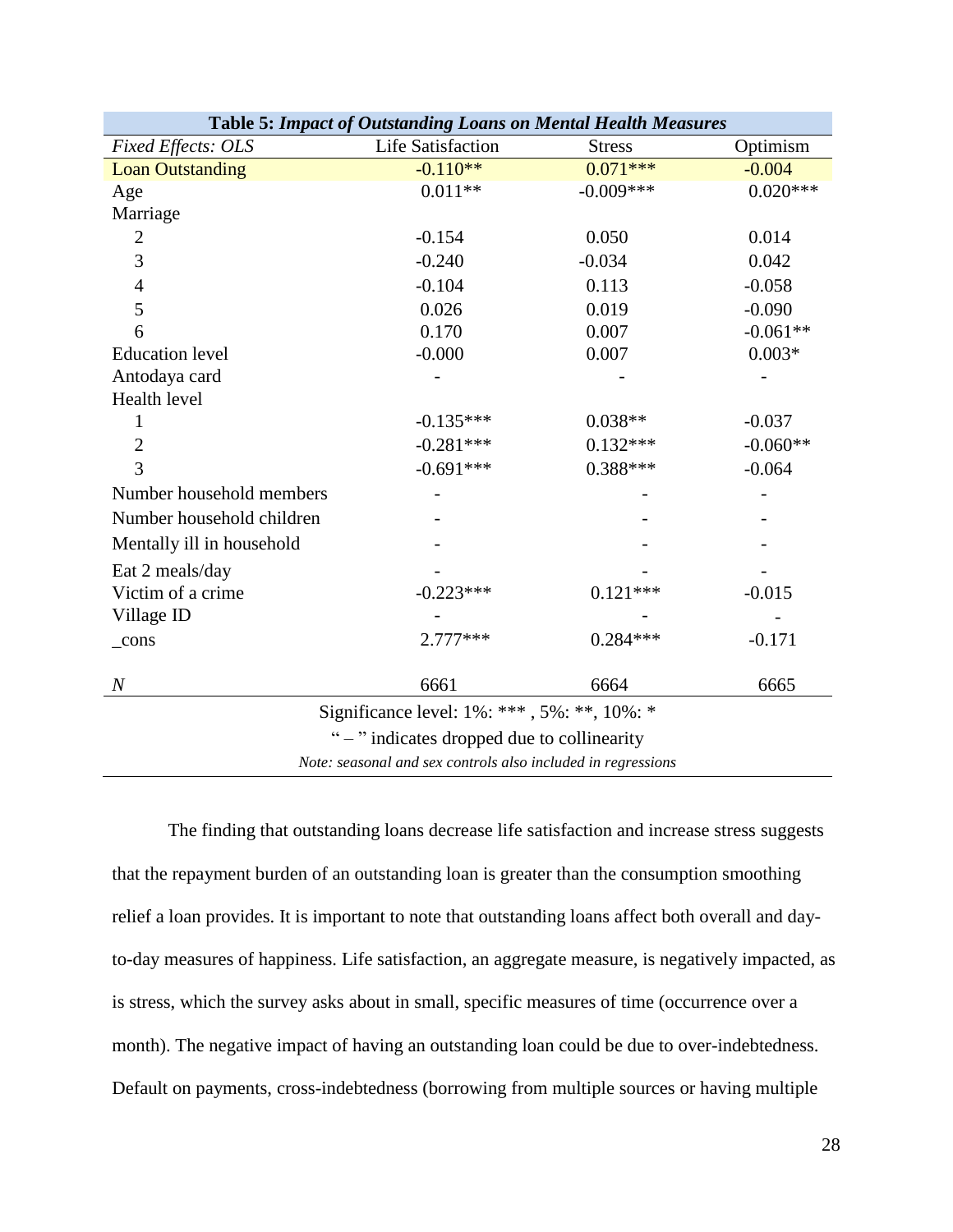outstanding loans), and reduced standard of living while taking out loans can all indicate whether an individual is over-indebted. This dataset contains information on the number of outstanding loans a household has in total, which allows me to use household cross-indebtedness as an indicator of over-indebtedness.

To investigate whether over-indebtedness impacts the relationship between outstanding loans and stress levels, I divide the sample into two groups and run the regressions for each subset of the sample. If financial clients have two or fewer loans, they are less at risk of being over-indebted, while clients with three or more loans are at higher risk. I find that being overindebted significantly increases the probability that an individual reports stress and a lower life satisfaction compared to people who have only one or two loans [Table 6]. The impact of an outstanding loan on life satisfaction is insignificant for an individual in a household with two or fewer loans. For people living in households with three or more loans, having an outstanding loan decreases life satisfaction by 0.19 units - much more than the sample not restricted by number of household outstanding loans. The impact of an outstanding loan on stress is likewise insignificant when the sample is restricted to individuals with loans within households that in total have two or fewer loans. Clients with outstanding loans who are part of households with three or more loans experience an increase in stress by 0.11 units, about the same as the unrestricted sample.

Some caveats of the over-indebtedness analysis need to be mentioned: including the total number of household loans in the regression cuts the number of observations by over a third, down from 4,773 observations to 1,894. It is also important to note that the household loan measure comes from the household rather than the individual survey, therefore there are some inconsistencies in reporting that may be present in the data. The total number of household loans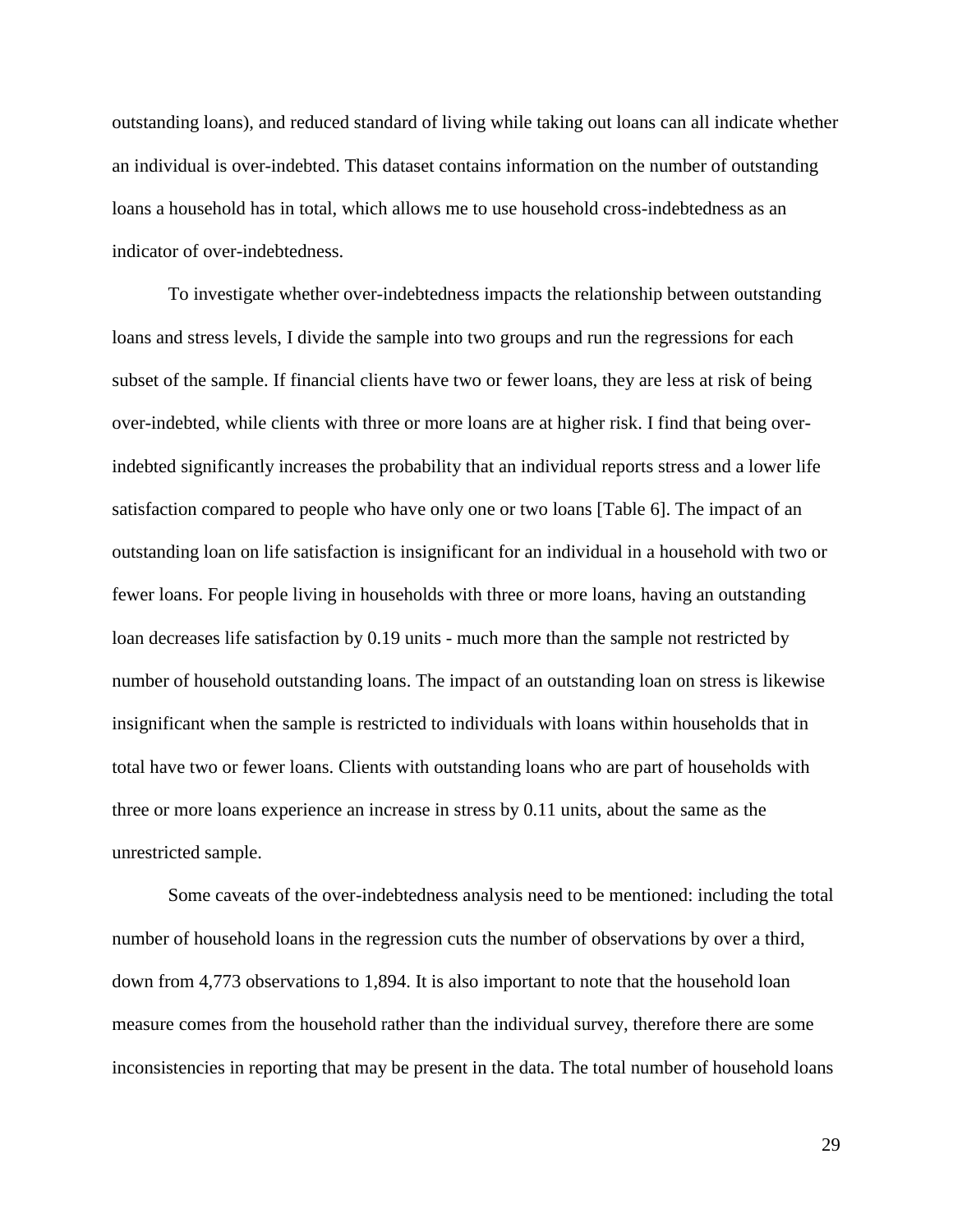is a better measure of the risk of household over-indebtedness rather than individual overindebtedness; however, it is not possible to measure aggregate levels of household stress within this data set.

|                           | Table 6: Impact of Household Over-indebtedness on Mental Health Measures |                                             |                |               |
|---------------------------|--------------------------------------------------------------------------|---------------------------------------------|----------------|---------------|
|                           |                                                                          |                                             | <b>Stress</b>  | <b>Stress</b> |
|                           | <b>Life Satisfaction</b>                                                 | <b>Life Satisfaction</b>                    | (3)            | (4)           |
| <b>Fixed Effects: OLS</b> | (1)                                                                      | (2)                                         | Amount         | Amount        |
|                           | Amount household                                                         | Amount household                            | household      | household     |
|                           | outstanding loans $<=2$                                                  | outstanding $loans < 2$                     | outstanding    | outstanding   |
|                           |                                                                          |                                             | loans $\leq$ 2 | loans $<$ 2   |
| <b>Loan Outstanding</b>   | $-0.024$                                                                 | $-0.194**$                                  | 0.058          | $0.113***$    |
| Age                       | $0.035**$                                                                | 0.010                                       | $-0.011**$     | $-0.010***$   |
| Marriage                  |                                                                          |                                             |                |               |
| $\mathfrak{2}$            |                                                                          | $-0.223$                                    |                | 0.027         |
| 3                         | $-1.211**$                                                               | $-0.422$                                    | 0.286          | $-0.066$      |
| $\overline{4}$            | $-0.128$                                                                 | $-0.142$                                    | $0.322**$      | 0.025         |
| 5                         | 0.239                                                                    | $-0.117$                                    | 0.004          | 0.031         |
| 6                         | 0.061                                                                    | $-0.072$                                    | $-0.299$       | $-0.006$      |
| <b>Education level</b>    | 0.015                                                                    | 0.000                                       | 0.001          | $0.013**$     |
| Antodaya card             |                                                                          |                                             |                |               |
| Health level              |                                                                          |                                             |                |               |
| 1                         | 0.020                                                                    | $-0.147**$                                  | 0.012          | 0.037         |
| $\overline{2}$            | 0.077                                                                    | $-0.272***$                                 | $0.107**$      | $0.010***$    |
| $\overline{3}$            | $-0.866***$                                                              | $-0.754***$                                 | $0.455***$     | $0.364***$    |
| Number household          |                                                                          |                                             |                |               |
| members                   |                                                                          |                                             |                |               |
| Number household          |                                                                          |                                             |                |               |
| children                  |                                                                          |                                             |                |               |
| Mentally ill in           |                                                                          |                                             |                |               |
| household                 |                                                                          |                                             |                |               |
| Eat 2 meals/day           |                                                                          |                                             |                |               |
| Victim of a crime         | 0.133                                                                    | $-0.345***$                                 | $0.179**$      | 0.054         |
| Village ID                |                                                                          |                                             |                |               |
| $_{\rm cons}$             | $-1.203**$                                                               | 2.865***                                    | $0.473*$       | $0.259**$     |
|                           | 1894                                                                     | 4773                                        | 1894           | 4770          |
| $\boldsymbol{N}$          |                                                                          |                                             |                |               |
|                           |                                                                          | Significance level: 1%: ***, 5%: **, 10%: * |                |               |

" – " indicates dropped due to collinearity

*Note: seasonal and sex controls also included in regressions*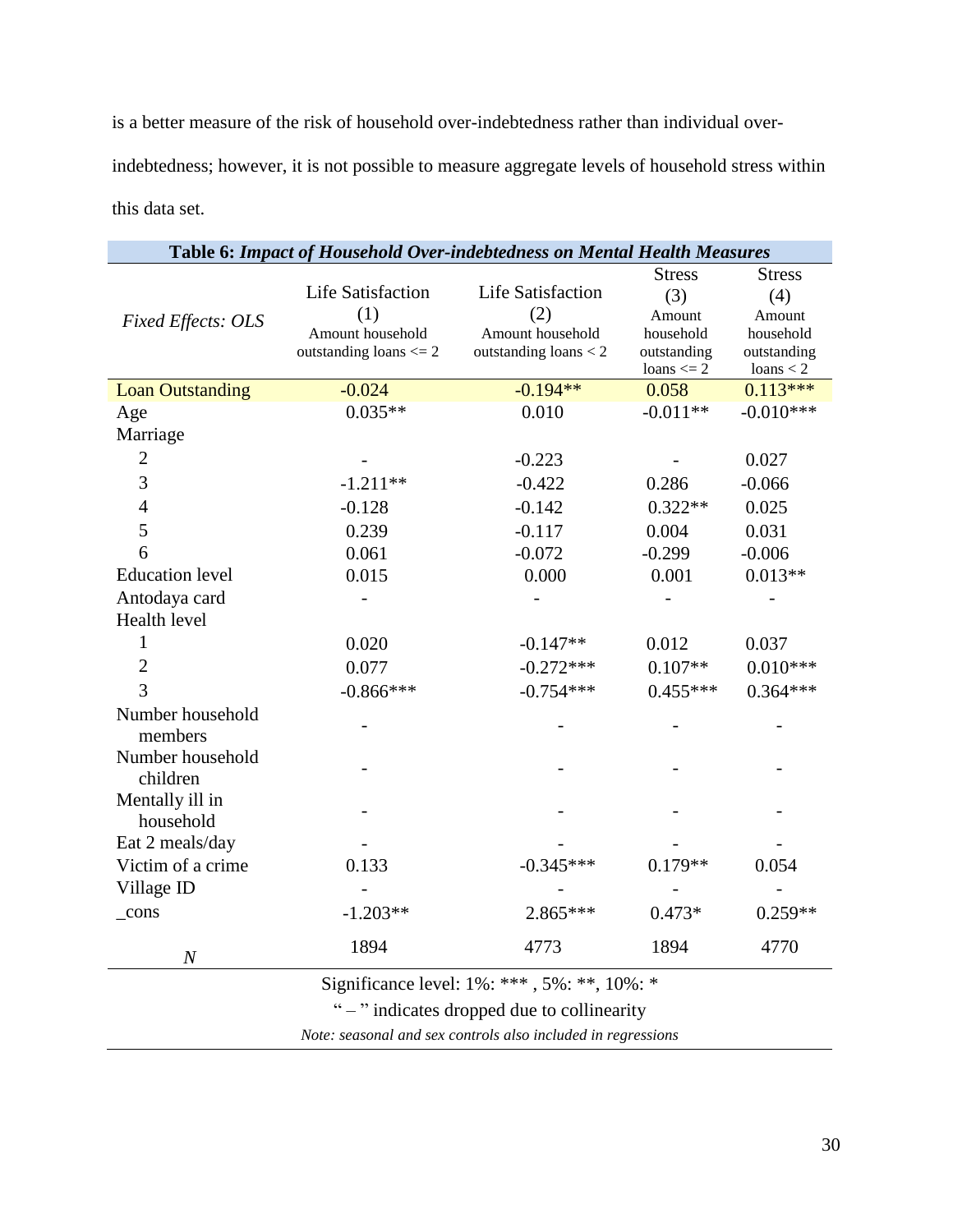Overall, a lack of significant results of financial access on mental health measures indicates that microfinance has a limited impact on mental health. Having an outstanding loan is the only financial access measure found to have a significant effect on mental health measures. Consistent with previous literature that finds an increase in stress during the time of participation in financial programs (Fernald et al. 2008), I find that it is only when an individual is currently involved with finance, through an outstanding loan, that mental health is impacted. My results show that mental health is not impacted by either savings or group membership. The use of panel data collected across several years allows for the evaluation of the long-term impact of microfinance. My results show that in addition to limited impacts during microfinance participation, there are no lasting impacts from previous financial access on mental health indicators.

Neither saving nor group membership contribute to mental health outcomes, either in a positive or negative way. This finding is surprising given the emphasis within the microfinance community of group membership as a means to leverage social capital (Woolcock and Narayan 2000). My results show an insignificant impact of group membership on any mental health indicator. This result implies that the impact of social support is negligible or insufficient to overcome other emotional burdens associated with group membership.

Mental health measures such as optimism and depression appear to be unaffected by access to finance, even when a client has an outstanding loan. Even in the subsection of the sample restricted to only the households at risk of over-indebtedness, there are no significant symptoms of depression when an individual has an outstanding loan. It is interesting to note that depressive symptoms are largely unaffected by access to finance, particularly as life satisfaction is sometimes impacted by finance. Life satisfaction, a measure of happiness, and depressive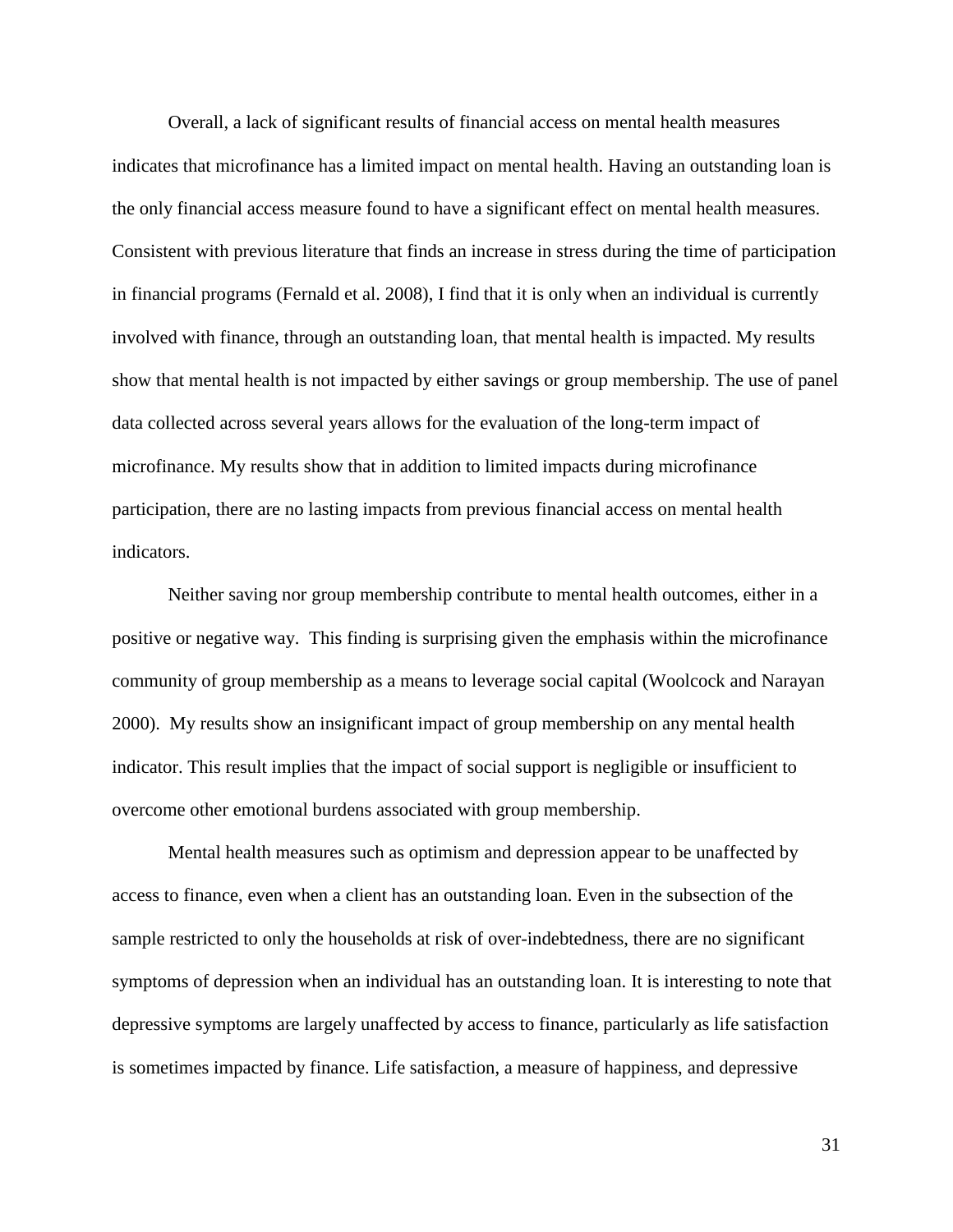symptoms, which indicate unhappiness, represent the opposite ends of the happiness scale. The measure of life satisfaction differs from the depressive symptoms in a key way that may explain why happiness is affected when depression is not. The question, "How satisfied are you with your life right now?" evaluates overall happiness, while the questions targeted at depressive symptoms inquire about the occurrence of depressive symptoms within a defined period of time, the last week. The distinction between overall, general measure of happiness and a brief period may account for the differences across these measures. It also shows that microfinance may have more of an impact on general mental outlook than actual symptoms of changes in mental health. Changes in mental outlook may not manifest in symptoms of emotional distress. None of the mental health measures are significantly impacted by having had a loan in the past that has been repaid. Therefore, receiving a loan has a negative impact on mental health measures while the loan is outstanding but in the long-term, once the loan has been repaid, microcredit is neither a benefit nor detriment to mental health.

There is no change in poverty status across the time period, for either microfinance clients or non-clients. This finding suggests that while microfinance may cause small increases or decreases in income or wealth in the short-term, the changes are not sustained over a period of several years. A similar failure to endure exists for mental health impacts; while having an outstanding loan may alter life satisfaction and stress, past loans or participation in microfinance services do not affect mental health measures.

# *Limitations and Concerns*

Selection bias may exist within the data. To evaluate the relationship between participation in financial services and mental health outcomes, individuals who participated in financial services need to be compared to other people who had the option of participating but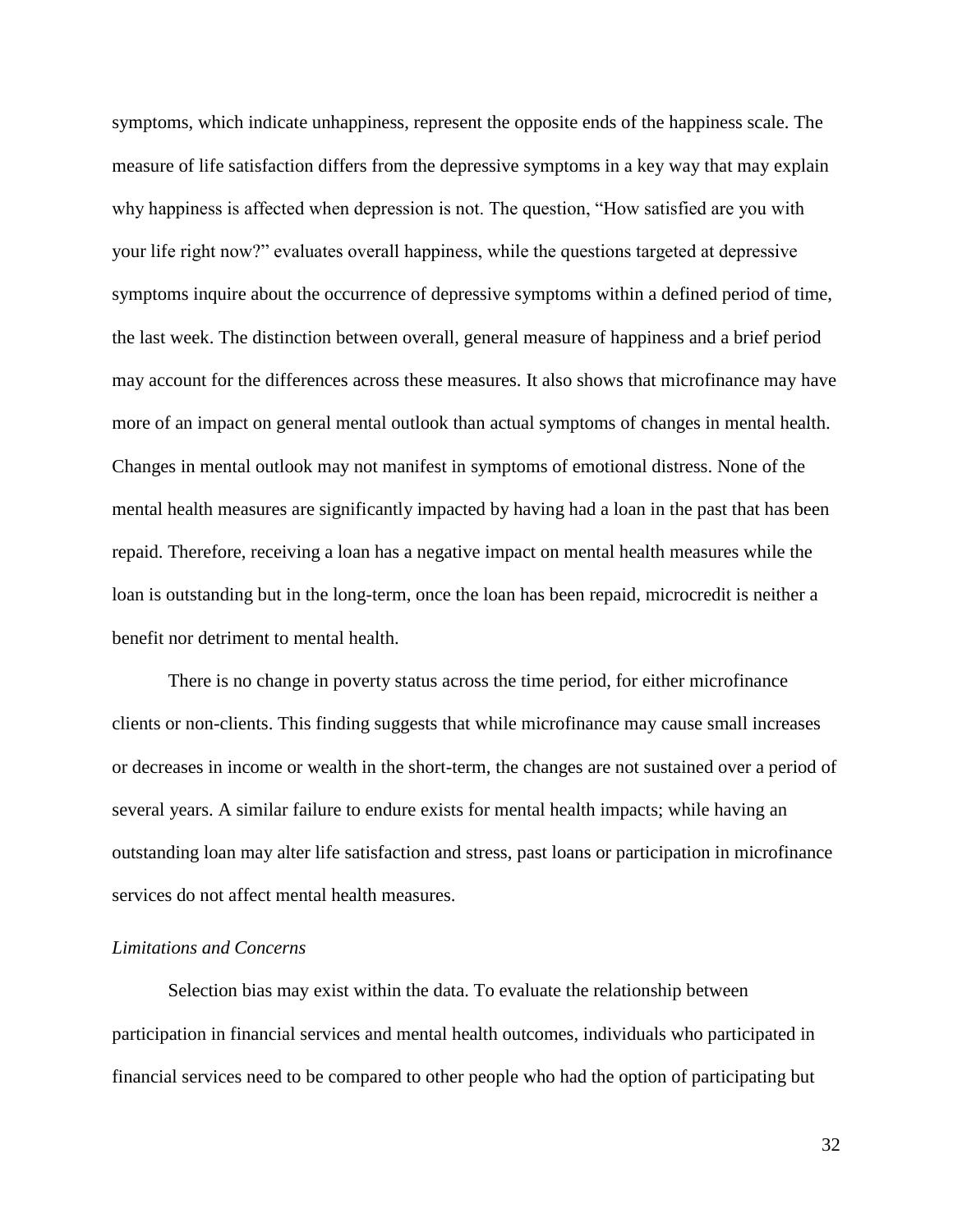instead chose not to. To address the concern that people who accessed financial products may only differ from people who did not because they had access to the financial products in their village, I created proxies for availability of the financial tools. The proxy for availability operates under the assumption that if anyone in the village accessed a particular financial product then that product must indeed be available in that area. The variable "[financial\_product] Availability" is equal to one if any member of that village answered 'yes' to whether they currently take advantage of that product and equal to zero if nobody in the village did. Availability proxies were created for *bisi*s, commercial banks, savings groups, life insurance, and 'other' financial tools or savings groups. A limitation of this approach is that the proxy for availability is subject to measurement error. Neither the magnitude of the coefficient or the significance level of the variable of interest, mental health, are significantly impacted when the availability of financial institutions are included in the analysis [see Appendix 3 for financial availability].

There is also the possibility of endogeneity, or two-way causation, within the sample. The decrease in life satisfaction and increase in stress associated with financial access could be due to a negative life event that motivated the individual to seek financial assistance, rather than the result of the financial access itself. For example, a health shock would increase stress and motivate an individual to take out a loan; their subsequent increase in stress would then be attributable to the health shock as well as the loan. It may also be the case that the loan lessened the amount of stress experienced, as the client potentially would have been worse off, or more stressed, without the loan.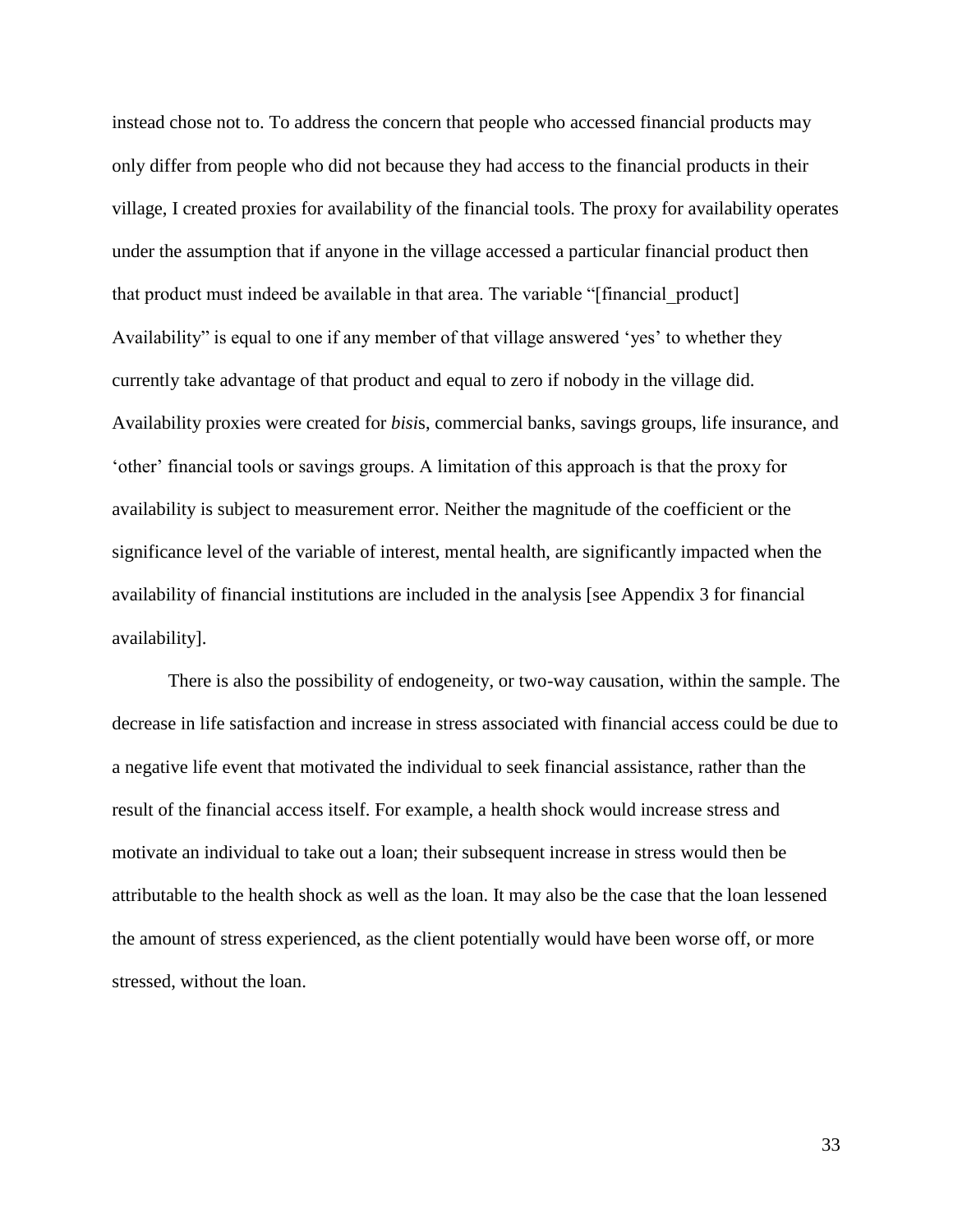# **Conclusion**

This study uses survey data collected from the rural distract of Rajasthan, India between 2002 and 2009 to investigate the relationship between access to finance and mental health indicators. Individuals that accessed financial services, including loans, savings, and organized group financial activities, were no more likely to display symptoms of depression or report increases in optimism. Saving neither contributed to depression or stress, improved the probability of being satisfied with one's life, or increased optimism about life improving in the future. Access to financial services, whether loans or savings, did not increase the probability of depression or stress, nor did it impact life satisfaction and optimism. Group membership also failed to show either a positive or negative impact on mental health.

Having an outstanding loan was found to both decrease life satisfaction and increase stress. This negative effect on mental health suggests that the impacts of access to finance extend beyond a clients' wallet and that such mental concerns should be considered when evaluating the outcomes of a microfinance product. Microfinance institutions should use these findings when creating financial products by incorporating mental health and behavioral aspects in product design.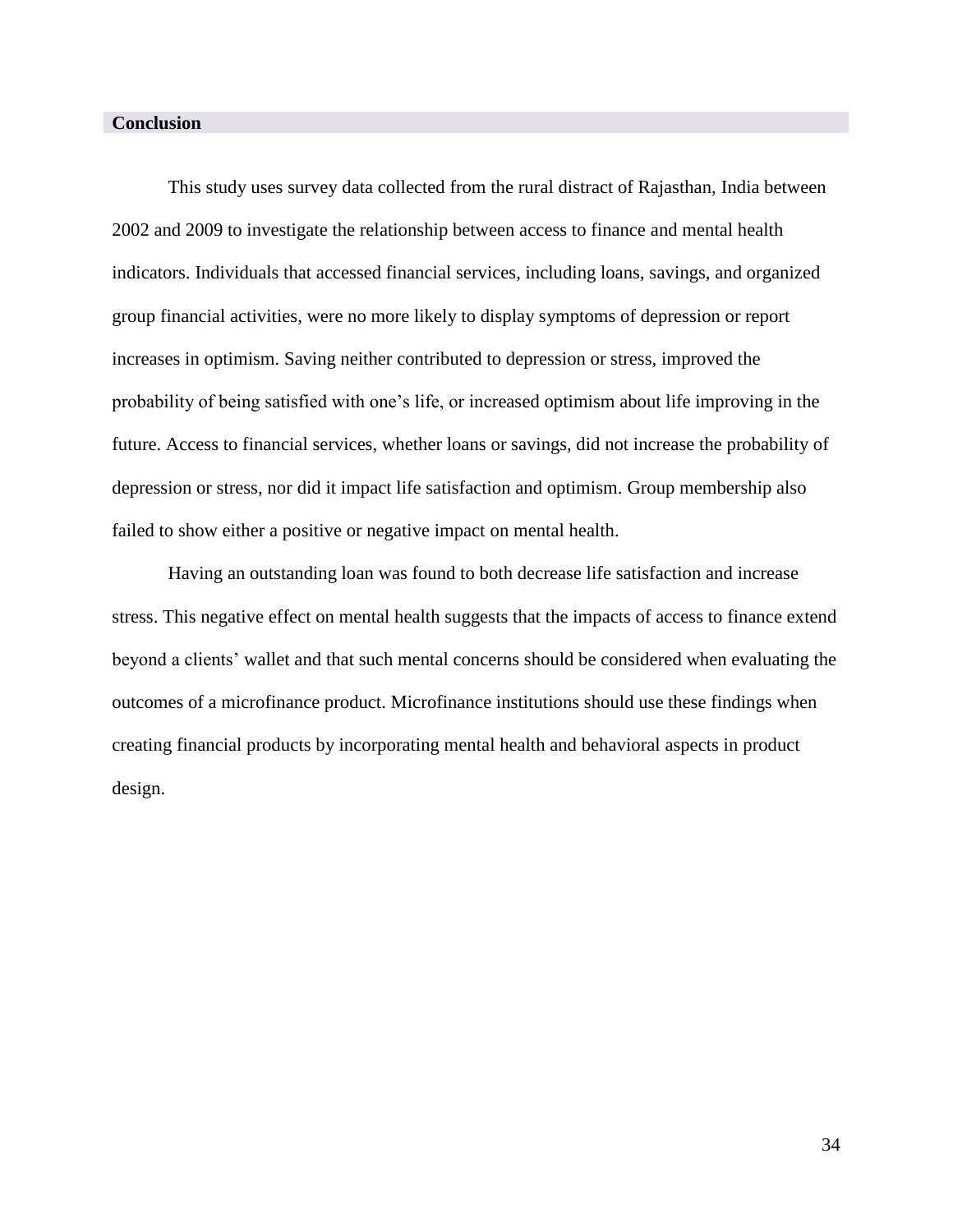# References

- Ahmed, S., Chowdhury, M. (2001). Micro-credit and Emotional Well-Being: Experience of Poor Rural Women from Matlab, Bangladesh. *World Development*, *29*(11), 1957-1966.
- Angelucci, M., Karlan, D., & Zinman, J. (2013). Win Some Lose Some? Evidence from a Randomized Microcredit Program Placement Experiment by Compartamos Banco. *National Bureau of Economic Research*, *Working Paper: 19119*.
- Banerjee, A., Deaton, A., Duflo, E. (2004). Health, Health Care, and Economic Development: Wealth, Health, and Health Services in Rural Rajasthan. *American Economic Review, 94*(2), 326-330.
- Banerjee, A., Duflo, E., Glennerster, R., Kothari, D. (2010). Improving Immunization Coverage in Rural India: Clustered Randomized Controlled Evaluation of Immunization Campaigns With and Without Incentives. *British Medical Journal, 340.*
- Banerjee, A., & Duflo, E. (2011). *Poor Economics: A Radical Rethinking of the Way To Fight Global Poverty*. New York, New York: Public Affairs.
- Baumeister, R., Bratslavsky, E., Finkenauer, C., & Vohs, K. (2001). Bad Is Stronger Than Good. *Review of General Psychology*, *5*(4), 323–370.
- Blanchflower, D. G., & Oswald, A. (2004). Well-Being Over Time in Britain and the USA. *Journal of Public Economics*, *88*(7), 1359–1386.
- Blanchflower, D. G., & Oswald, A. (2008). Is Well-Being U-Shaped Over The Life Cycle? *Social Science & Medicine*, *66*(8), 1733–1749.
- Brickman, & Campbell. (1971). Hedonic relativism and planning the good society. *Adaptation Level Theory?*, 287–305.
- Castriota, S. (2006). Education and Happiness: A Further Explanation to the Easterlin Paradox? *CEIS*, *Quaderni*.
- Costa, P., & McCrae, R. (1980). Influence of Extraversion and Neuroticism On Subjective Well-Being: Happy and Unhappy People. *Journal of Personality and Social Psychology*, *38*(4), 668–678.
- DeLoach, S., & Lamanna, E. (2011). Measuring the Impact of Microfinance on Child Health Outcomes in Indonesia. *World Development*, *39*(10), 1808–1819.
- Di Tella, R., MacCulloch, R., & Oswald, A. (2003). The Macro-Economics of Happiness. *The Review of Economics and Statistics*, *85*(4), 809–827.
- Diener, E., & Seligman, M. (2004). Beyond Money: Toward An Economy of Well-Being. *Psychological Science in the Public Interest*, *5*(1), 1–31.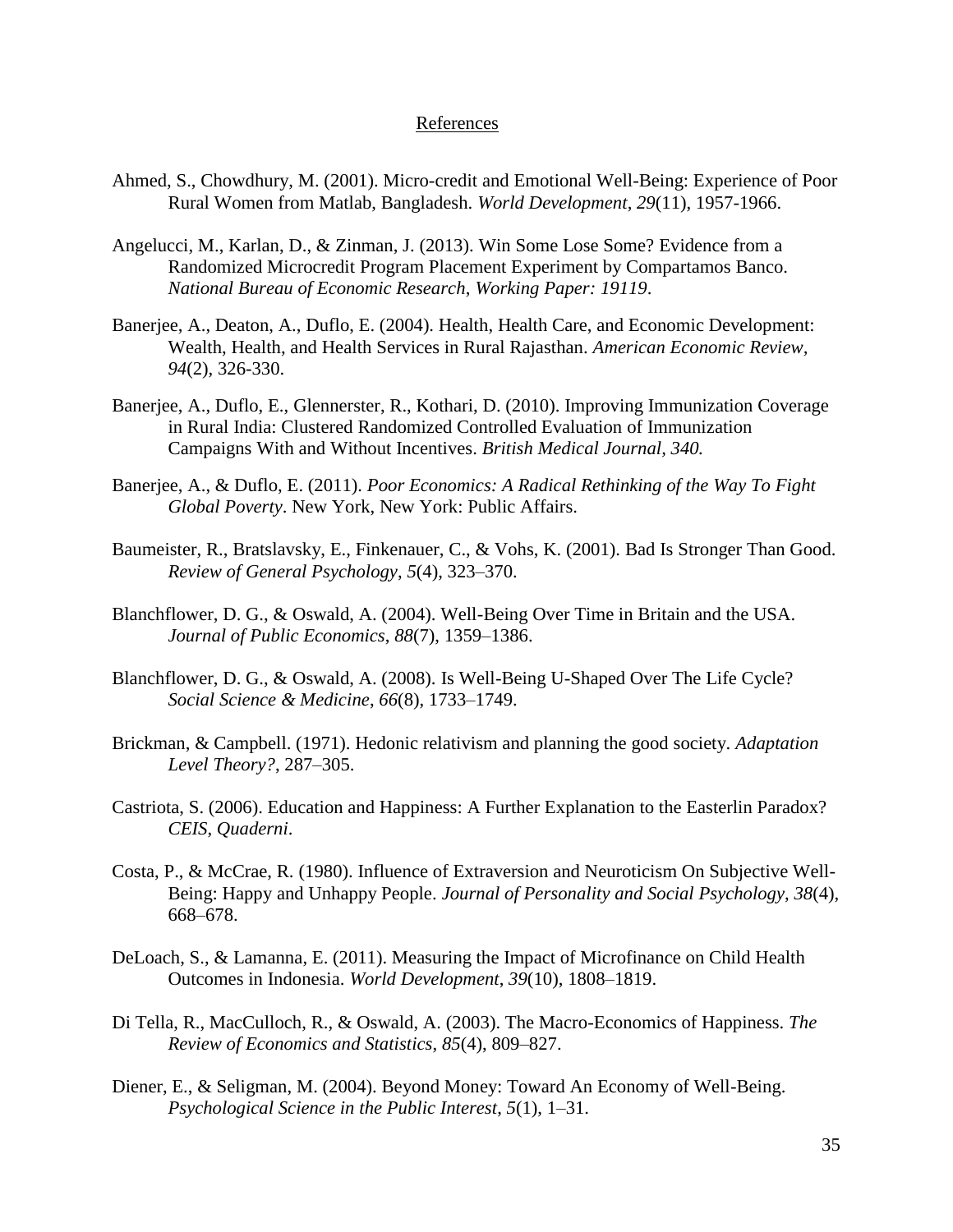- Dowling, M., Yap, C. (2013). Happiness and Poverty in Developing Countries: A Global Perspective. Basingstoke, Hampshire. New York, NY.
- Dunford, C. (2001). Sustainable Integration of Microfinance and Education in Child Survival, Reproductive Health, and HIV/AIDS Prevention for the Poorest Entrepreneurs. *Journal of Microfinance*, *3*(2).
- Easterlin, R. (n.d.). Does Economic Growth Improve the Human Lot? Some Empirical Evidence. *Nations and Households in Economic Growth*, *89*.
- Fernald, L., Hamad, R., Karlan, D., Ozer, E., & Zinman, J. (2008). Small Individual Loans and Mental Health: A Randomized Controlled Trial Among South African Adults. *BMC Public Health*, *8*(409). Retrieved from<http://www.biomedcentral.com/1471-2458/8/409>
- Frey, B., & Stutzer, A. (2002). The Economics of Happiness. *World Economics*, *3*(1).
- Graham, C., & Eggers, A. (2004). Does Happiness Pay? An Exploration Based On Panel Data From Russia. *Journal of Economic Behavior & Organization*, *55*(3), 319–342.
- Graham, C., & Pettinato, S. (2002). Frustrated Achievers: Winners, Losers, and Subjective Well-Being In New Market Economies. *Journal of Development Studies*, *38*(4), 100–140.
- Grameen Bank. [http://www.grameen-info.org.](http://www.grameen-info.org/) Accessed April 2014.
- Hayo, B., & Seifert, W. (2003). Subjective Economic Well-Being in Eastern Europe. *Journal of Economic Psychology*, *24*(3), 329–348.
- Helliwell, J. (2003). How's Life? Combining Individual and National Variables to Explain Subjective Well-Being. *Economic Modeling*, *20*(2), 331–360.
- Hussain, B., & Strasse, K. (2010). Embodiment and Emotionality of Women Credit Clients: Scrutinizing Agency Constraints of Microcredit Clients in Sunamganj, Bangladesh. *Asian Social Science*, *6*(11).
- Kahneman, D., & Tversky, A. (1979). Prospect Theory: An Analysis of Decision Under Risk. *Econometrica*, *47*(2).
- Kim, J., Watts, C., Hargreaves, J., Ndhlovu, L., Phetla, G., Morison, L., Busza, J., Porter, J., Pronyk, P. (2007). Understanding the Impact of Microfinance-Based Intervention on Women's Empowerment and the Reduction of Intimate Partner Violence in South Africa. *American Journal of Public Health*, 97(10), 1794-1802.
- Leatherman, S., Dunford, C. (2010). Linking Health to Microfinance to Reduce Poverty. *Bulletin of the World Health Organization*, *88*(6).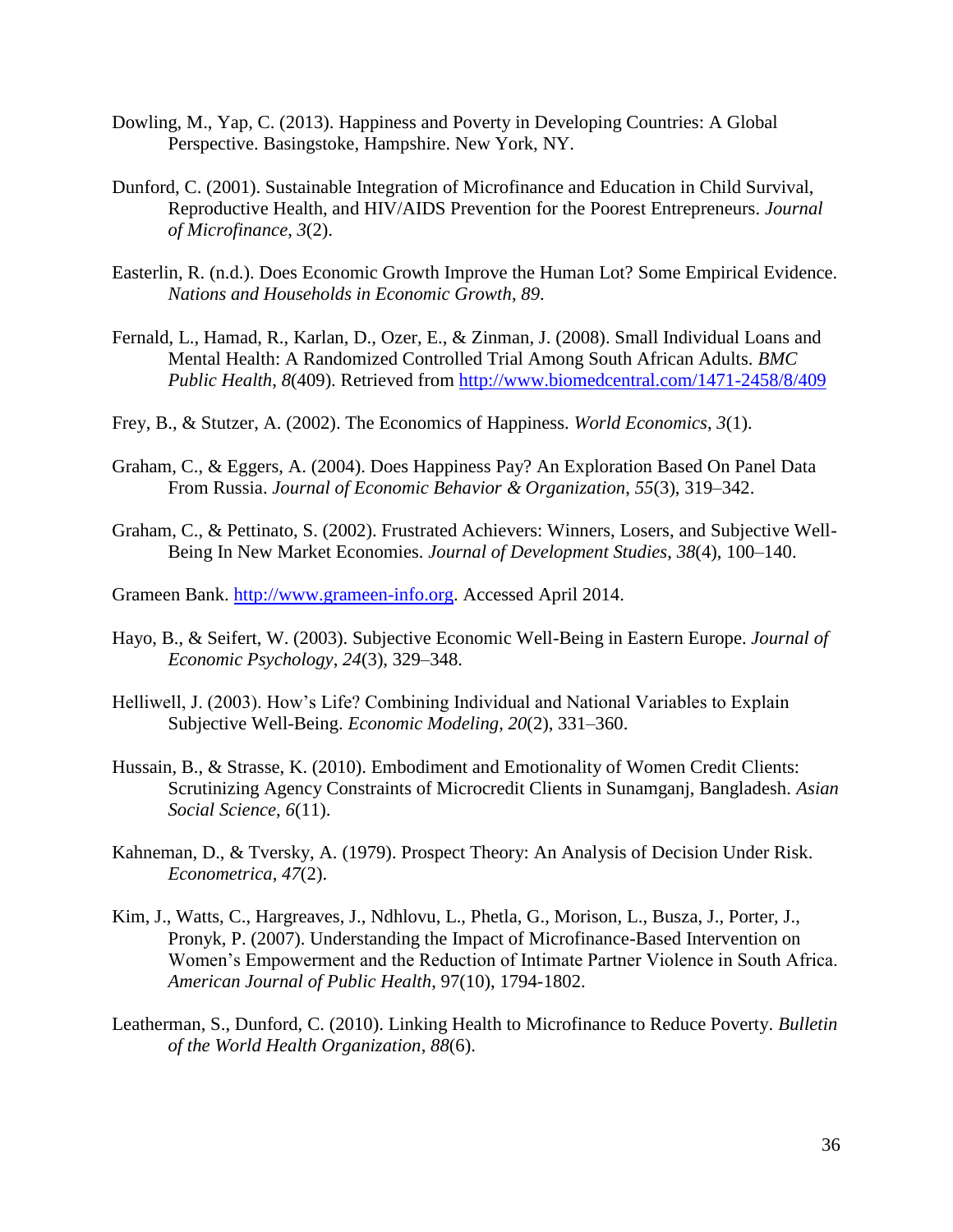- Leatherman, Metcalfe, Geissler, and Dunford. (2012). Integrating Microfinance and Health Strategies: Examining the Evidence to Inform Policy and Practice. *Health Policy and Planning*, *27*(2), 85-101.
- Lykken, D., & Tellegen, A. (1996). Happiness Is A Stochastic Phenomenon. *Psychological Science*, *7*(3), 186–189.
- Lyubomirsky, S. (2007). *The How of Happiness*. New York, New York: The Penguin Group.
- Mani, A., Mullainathan, S., Shafir, E., & Zhao, J. (2013). Poverty Impedes Cognitive Function. *Science*, *341*(6149), 976–980.
- Microcredit Summit Campaign. [http://www.microcreditsummit.org.](http://www.microcreditsummit.org/) Accessed April 2014.
- Oishi, S., Diener, E., Lucas, R., & Suh, E. (1999). Cross-Cultural Variations in Predictors of Life Satisfaction: Perspectives from Needs and Values. *Personality and Social Psychology Bulletin*, *25*(8), 980–990.
- Pronyk, P., Hargreaves, J., Morduch, J. (2007). Microfinance Programs and Better Health: Prospects for Sub-Saharan Africe. *Journal of the American Medical Association*, *298*(16), 1925-1927.
- Right To Food Campaign. (2003). Description of the Schemes Covered by the Supreme Court Orders. [http://www.righttofoodindia.org/schemes/scheme.html.](http://www.righttofoodindia.org/schemes/scheme.html)
- Seva Mandir. Transforming Lives. *Brochure*. [http://www.sevamandir.org/wpcontent/uploads/2014/02/Seva%20Mandir%20Brochure.p](http://www.sevamandir.org/wpcontent/uploads/2014/02/Seva%20Mandir%20Brochure.pdf) [df](http://www.sevamandir.org/wpcontent/uploads/2014/02/Seva%20Mandir%20Brochure.pdf)
- Schuler, S., Hashemi, S., Badal, S. (2010). Men's Violence Against Women in Rural Bangladesh: Undermined or Exacerbated by Microcredit Programmes?. *Development in Practice*, *8*(2), 148-157.
- Stewart-Brown, S. (1998). Emotional Well-Being and Its Relation to Health: Physical Disease May Well Result from Emotional Distress. *British Medical Journal*, *317*(7173), 1608– 1609.
- Thaler, R. H., & Benartzi, S. (2004). Save More Tomorrow<sup>™</sup>: Using behavioral economics to increase employee saving. *Journal of political Economy*, *112*(S1), S164-S187.
- Vohs, K. (2013). The Poor's Poor Mental Power. *Science, 341*, 969-970.
- Woolcock, M., Narayan, D. (2000). Social Capital: Implications for Development Theory, Research, and Policy. *World Bank Research Observer, 15* (2): 225-249.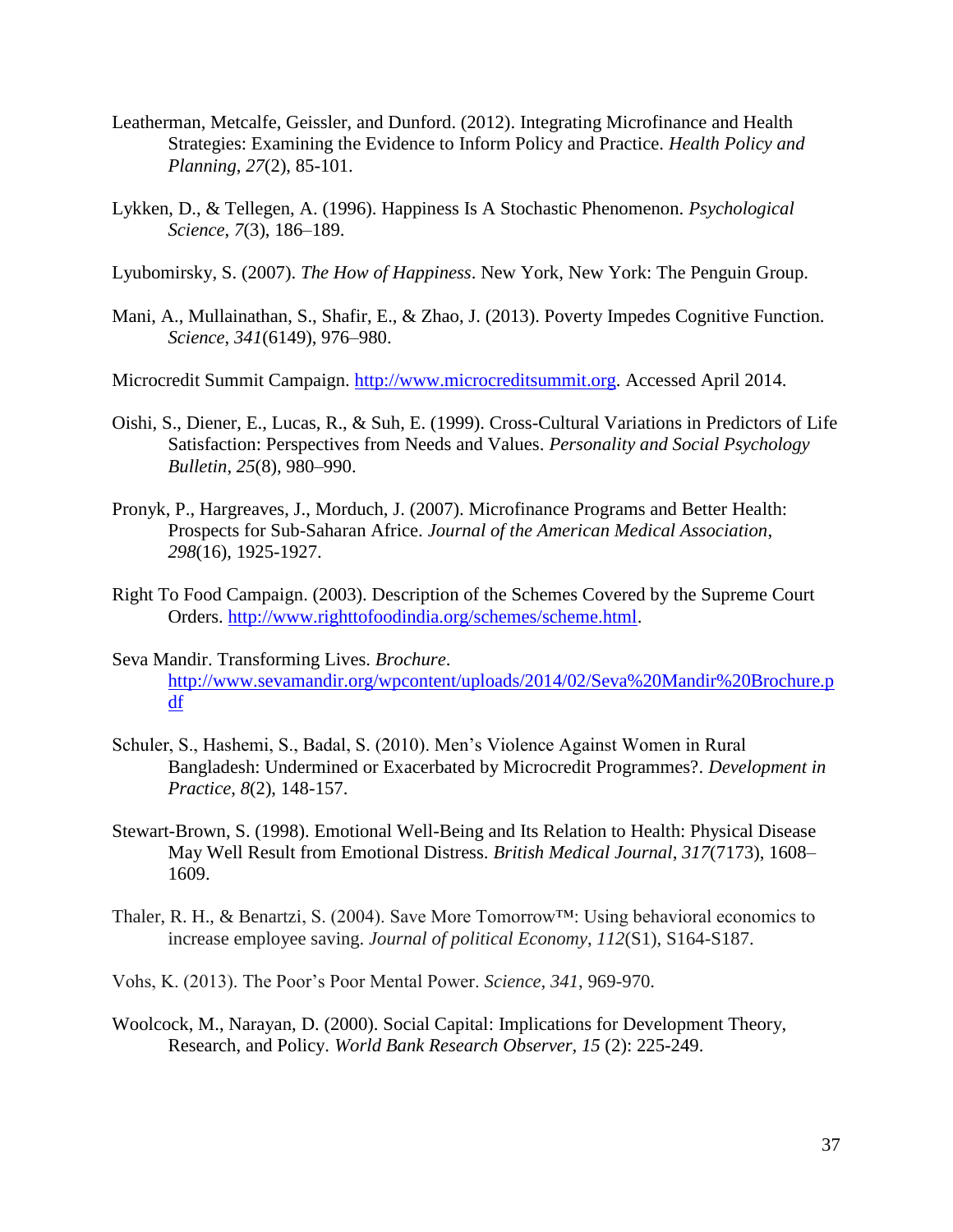World Bank. (2013). The New Microfinance Handbook: A Financial Market System Perspective. *World Bank*, Washington D.C.

# *Data citation:*

Abhijit Banerjee; Angus Deaton; Esther Duflo; Rachel Glennerster; Dhruva Kothari, 2012, "Udaipur Health and Immunization Studies"[,http://hdl.handle.net/1902.1/RKYSWXPPAC](http://hdl.handle.net/1902.1/RKYSWXPPAC) Abdul Latif Jameel Poverty Action Lab [Distributor] V13 [Version]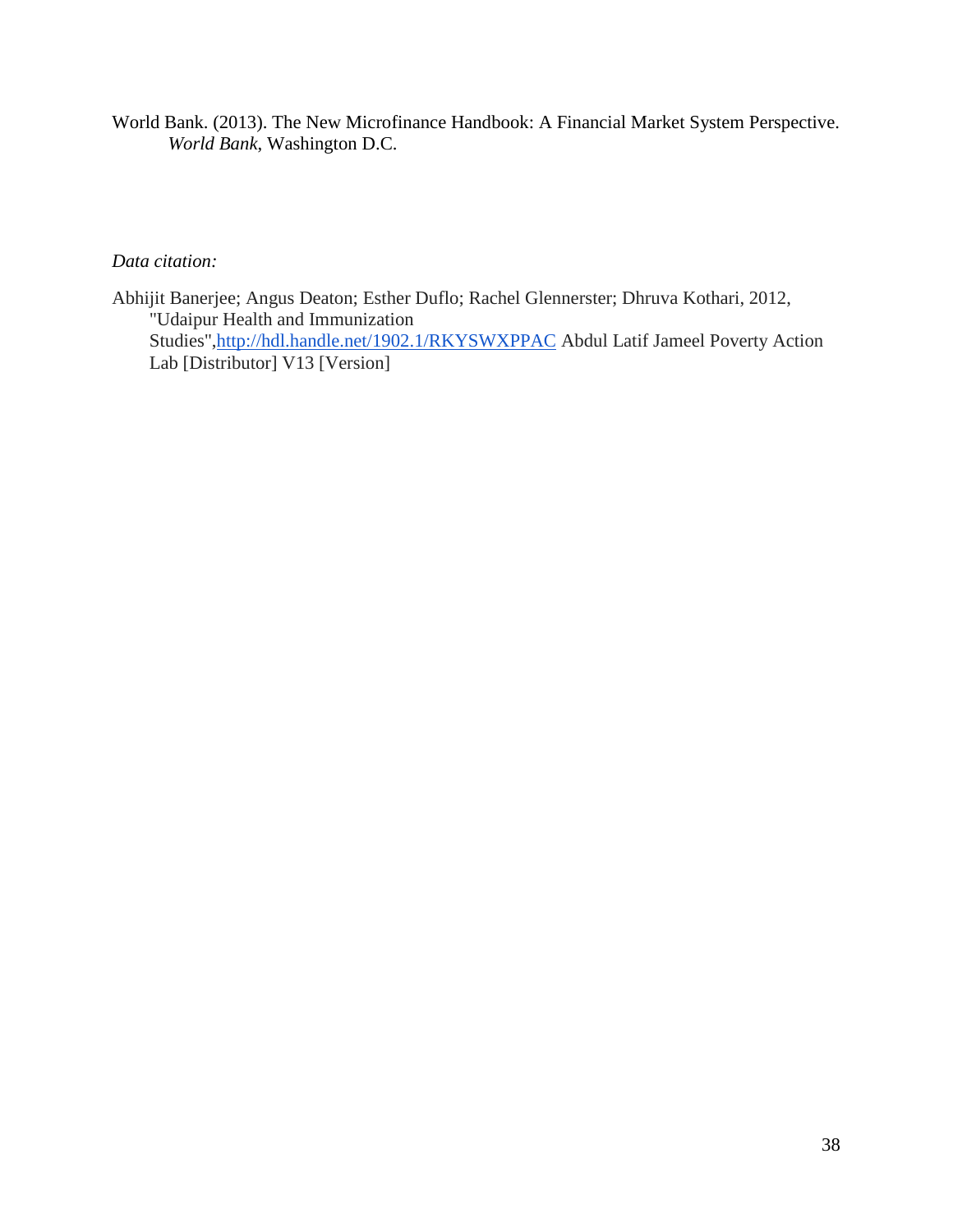#### **Appendix 1: Survey Compilation and Data Reconciliation**

Due to the fact that the individual and household surveys were administered separately and to several individuals within each household, there are multiple areas in which household level information differs depending on the respondent within the household. There were many instances within households where the household survey had been given to multiple individuals within the household and individual answers differed on household level information. A discrepancy between responses appeared particularly on questions with fluid definitions, such as size of household. Household size can be a flexible number, depending on whether one considers extended family, children, guests, or lodgers as part of the household. To address this problem, I created two variables for household size, one that assigned the minimum number of household members a respondent reported and the other assigning the maximum number. For the purposes of my regression, I use the maximum number of people within the household because the maximum number captures persons that may not be technically a part of the immediate, permanent family living in one place but that still impact the household.

A similar problem occurred for determining the number of children in the household; I once again created two variables and assigned a minimum and maximum value to each respectively. I include the maximum value for number of children in my analysis for reasons similar to household size and for consistency. Other measures where I created two variables and assigned minimum and maximum values for the household include whether the household is below the poverty line, has an antodaya card, purchased anything from the public distribution system in the last thirty days, includes a mentally retarded or disturbed person, has a bank account, and eats at least two full meals a day. For whether the household is below the poverty line, I use the maximum response for the dummy variable; if any individual within the household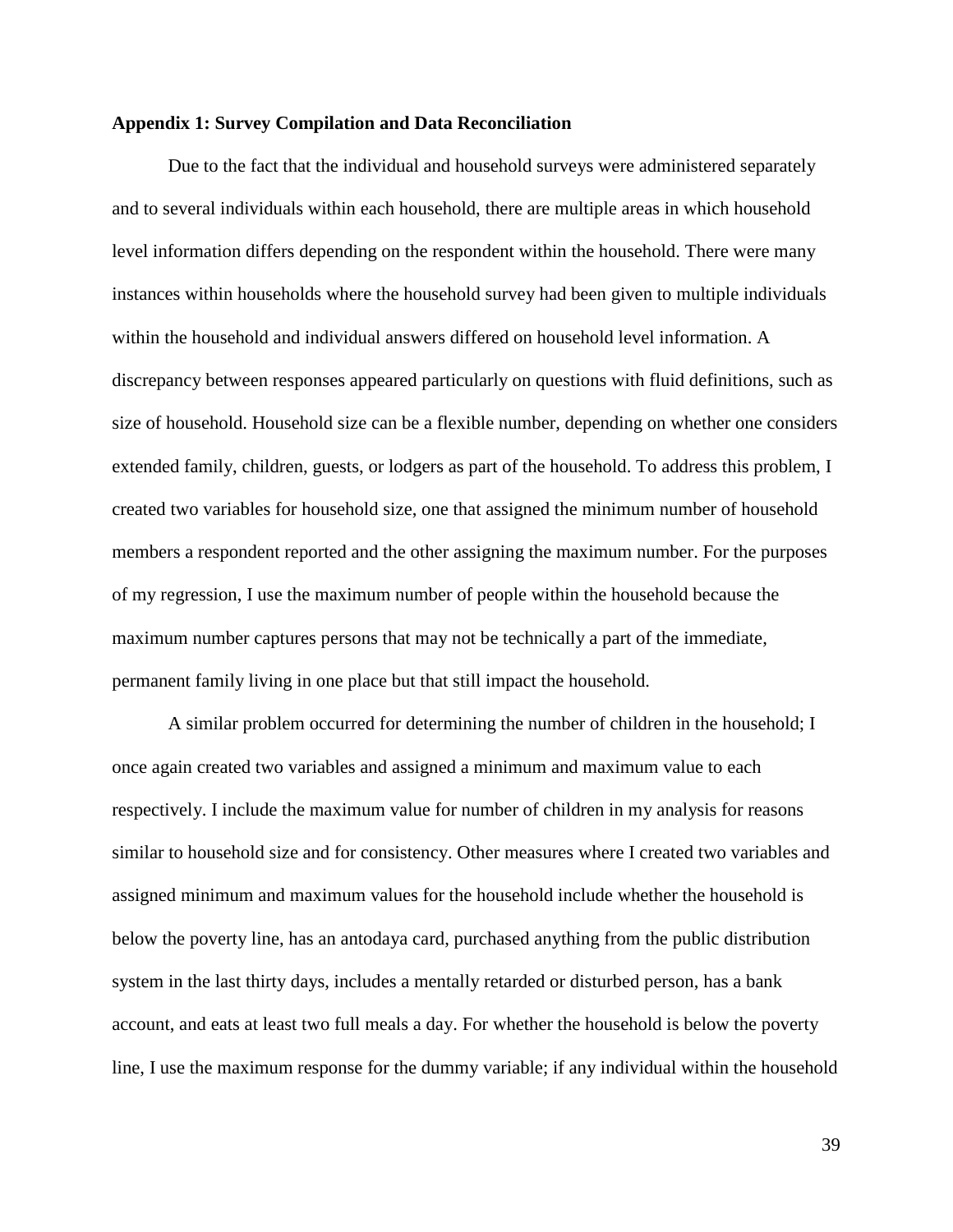reported that the household is below the poverty line, then each individual within that household is considered to live below the poverty line, whether they indicated that they do or not. I did the same thing for whether the household has an antodaya card and if it purchased anything from the public distribution system in the last thirty days because these measures are all indicators of relative levels of poverty. I used the maximum (equal to 1 if someone in the household responded 'yes') rather than the minimum value for these measures of poverty because I felt that it would be more inaccurate to characterize a household as being richer than it is than to characterize it as being poorer than it is for this sample where so many of the households are living in deep poverty and small changes in relative status can have a huge impact. Regardless of how many people within the household answered yes, if there were one person that responded no, that the household was not below the poverty line, then that entire household would be counted as above the poverty line.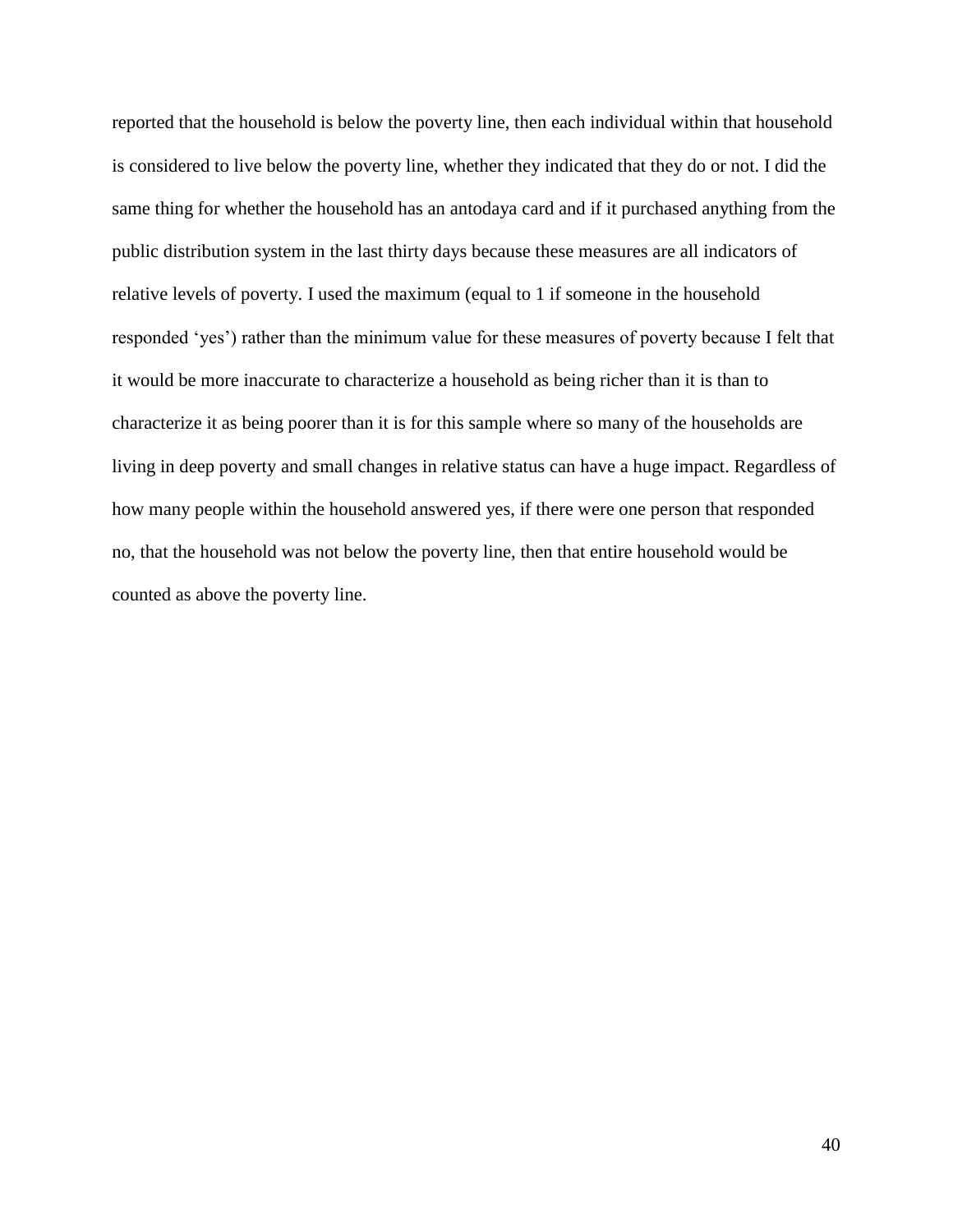# **Appendix 2: Macro Influences On Subjective Well-Being**

Macro influences on subjective well-being that are positively correlated with happiness include national income, population health, quality of government, and human rights (Frey & Stutzer 2002, Diener 2004). Living in a country governed by social and political institutions that are viewed as trustworthy and free from corruption makes people happier (Helliwell 2003 and 2005) as does freedom, whether economic or individual (Diener et al. 1995). Less favorable macro-level indicators such as higher inflation and unemployment rates negatively impact a population (Graham & Pettinato 2002, Eggers & Graham 2004). In general, indicators of insecurity such as living in an area with a high rate of crime also make people less happy.

|                         | <b>Percent of Individuals with Access to Financial Services</b> |              |              |              |              |  |  |
|-------------------------|-----------------------------------------------------------------|--------------|--------------|--------------|--------------|--|--|
|                         | Bank                                                            | <b>Bisi</b>  | Group        | Insurance    | Other Group  |  |  |
|                         | Availability                                                    | Availability | Availability | Availability | Availability |  |  |
| Available               |                                                                 |              |              |              |              |  |  |
| $(\% \text{ of total})$ | 87%                                                             | 61%          | 88%          | 47%          | 89%          |  |  |
|                         |                                                                 |              |              |              |              |  |  |
| Not available           |                                                                 |              |              |              |              |  |  |
| $%$ of total)           | 13%                                                             | 39%          | 12%          | 53%          | 11%          |  |  |
|                         |                                                                 |              |              |              |              |  |  |
| Total number            |                                                                 |              |              |              |              |  |  |
| of individuals          | 15,293                                                          | 15,293       | 15,293       | 15,293       | 15,293       |  |  |
|                         |                                                                 |              |              |              |              |  |  |

# **Appendix 3: Availability Proxies**